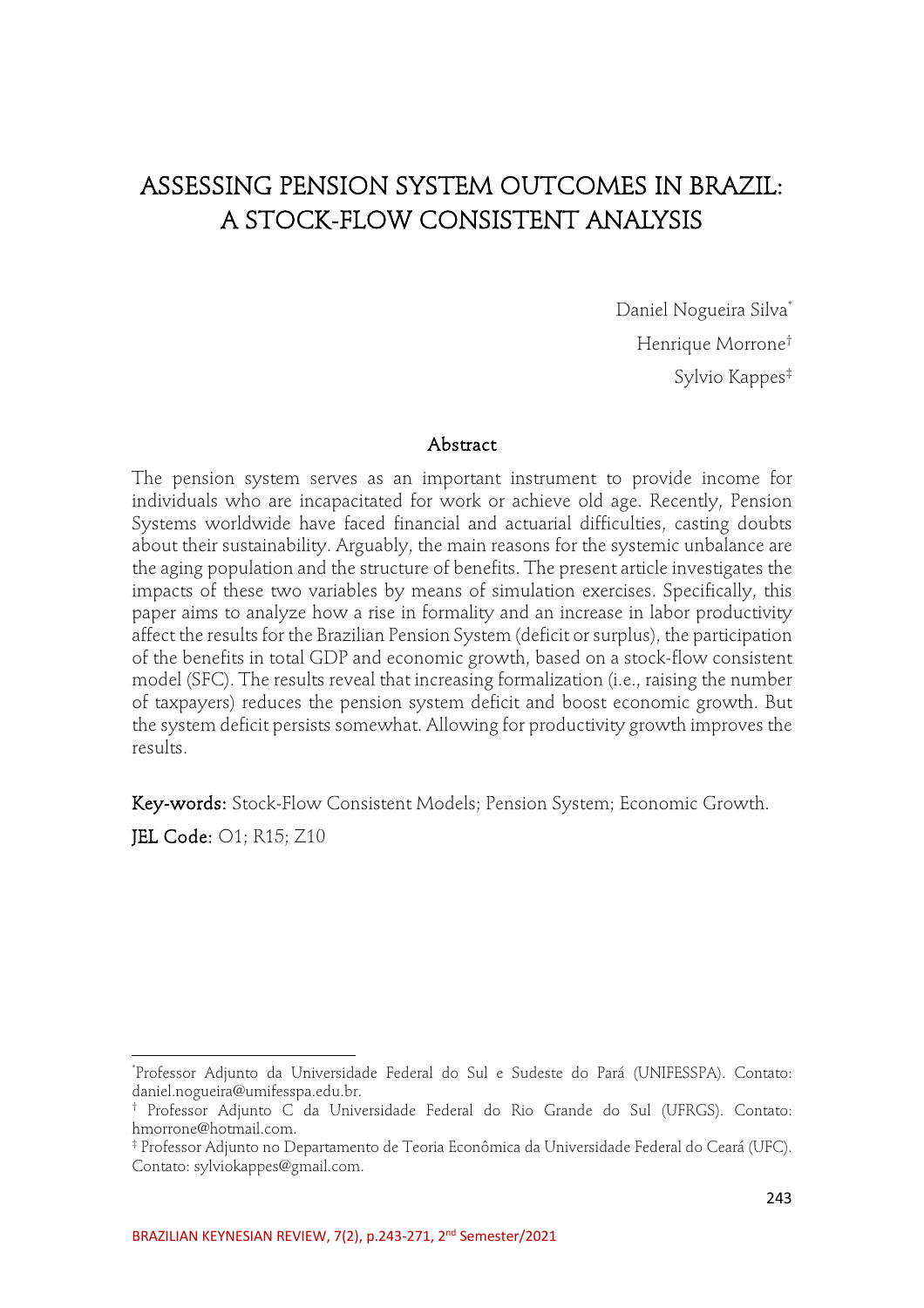## 1. Introduction

A pension system is a key to the well-functioning of any economy. Besides its usual role in providing funds for the elderly, it can serve as an instrument to foster economic activity (through an improvement in the distribution of income that raises effective demand), alleviate poverty for the elderly, and fight interregional inequalities. Presenting a synthesis of the discussion, Ferreira (2007) argues that the existence of social security systems is generally based on three arguments: the first is because governments are benevolent and paternalistic (Dotsey et al., 2015); second, for governments to correct market inefficiencies (Feldstein, 1998); and, third, as a result of coalition pressures among voters, which arise amid broader social demands (Hill, 2006). These different ways of understanding pension systems also influence the way how financial and actuarial difficulties faced by them are interpreted (Rego, Paula, Brito, 2019).

In Brazil, the pension system has presented substantial and persistent deficits after 1996, which have raised concerns about the system's sustainability and its impact on the economy. In this context, there are two opposing viewpoints. One that highlights the system's unsustainability, pushing for reforms, which includes increasing the retirees' age and other restrictive rules (Giambiagi et al., 2004; Zilberstajn et al., 2017; Holand and Malaga, 2018). According to them, the pension system imbalance can halt economic growth. A second view claims that the system is only sustainable when the economic model encompasses both actuarial and dynamic elements and the pension system can contribute to economic growth (Gentil, 2006; Puty et al., 2017; Lavinas and Cordilha, 2019). For Puty Et Al. (2017), the fiscal and actuarial forecasts made by the Brazilian federal government's model present substantial discrepancies compared to the results that effectively occurred. They have suggested different policies to reform the system and stimulate the economy.

In the present article, we propose a third complementary view. In line with the contributions of Paley (1998), Rada (2012), Yasar (2013), and Melis and Truda (2020), we stress the importance to incorporate structural features of the economy in any analysis that assesses the sustainability of the system and its effect on growth.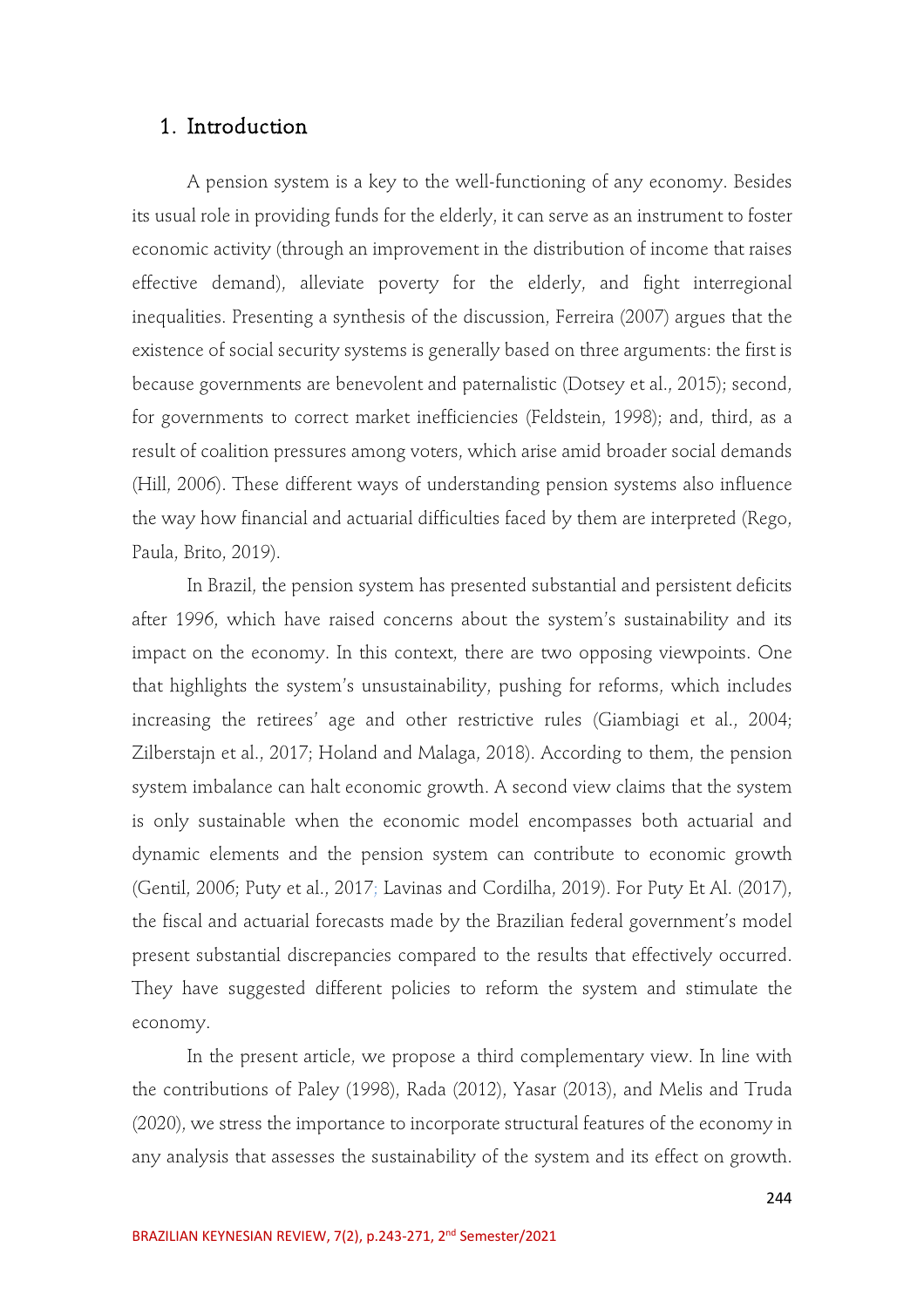Because of the size and role of the informal sector in Brazil, evaluation of its relationship with the rest of the economy becomes central. A broad view of the sustainability of the Brazilian system that accounts for its economic structural heterogeneity (and its labor productivity differences) is lacking in the literature.

This paper aims to shed some light on the Brazilian Pension System, employing a Stock-flow Consistent model (SFC). According to Godley and Lavoie (2007), SFC models are important tools for analyzing the macroeconomic dynamics of economies. This approach consists of two components: an accounting part, which guarantees the logical consistency of the system, and a set of equations that describe its laws of movement. Stock and transaction flow matrices guarantee accounting consistency. The behavioral equations exhibit the model's assumptions (Caverzasi and Godin, 2015).

The literature that discusses the causes of pension systems' financial and actuarial problems puts great emphasis on population aging (Morimoto et al., 2018). Using mainly Overlapping Generations model (OLG) developed by Samuelson (1958) and Diamond (1965), these works try to explore the impacts of demographic change on the sustainability of Pay-as-You-Go (PAYG) pension systems (Fanti and Gori, 2012; Cipriani, 2014; Dedry et al., 2018). It means that the current generation pays for the retired share of the population. The main results point to a worsening of the financial conditions of social security systems in contexts of population aging. More recently, some studies have emphasized the role played by two economic variables to understand social security dynamics, especially in developing countries: labor market conditions and productivity.

According to Song et al. (2012), informality, combined with other labor market imperfections, would also play a central role in explaining the successive deficits faced by the PAYG social security model. Yasar (2013), Dotsey et al. (2015), among others, follow this argument. Regarding productivity, Paley's (1998) seminal work is an important contribution to understand how productivity influences both the diagnosis of the real conditions of the social security system (Moreira et al., 2019) and the overcoming of its main challenge, which is the accelerated population aging process (Boulhol, 2019).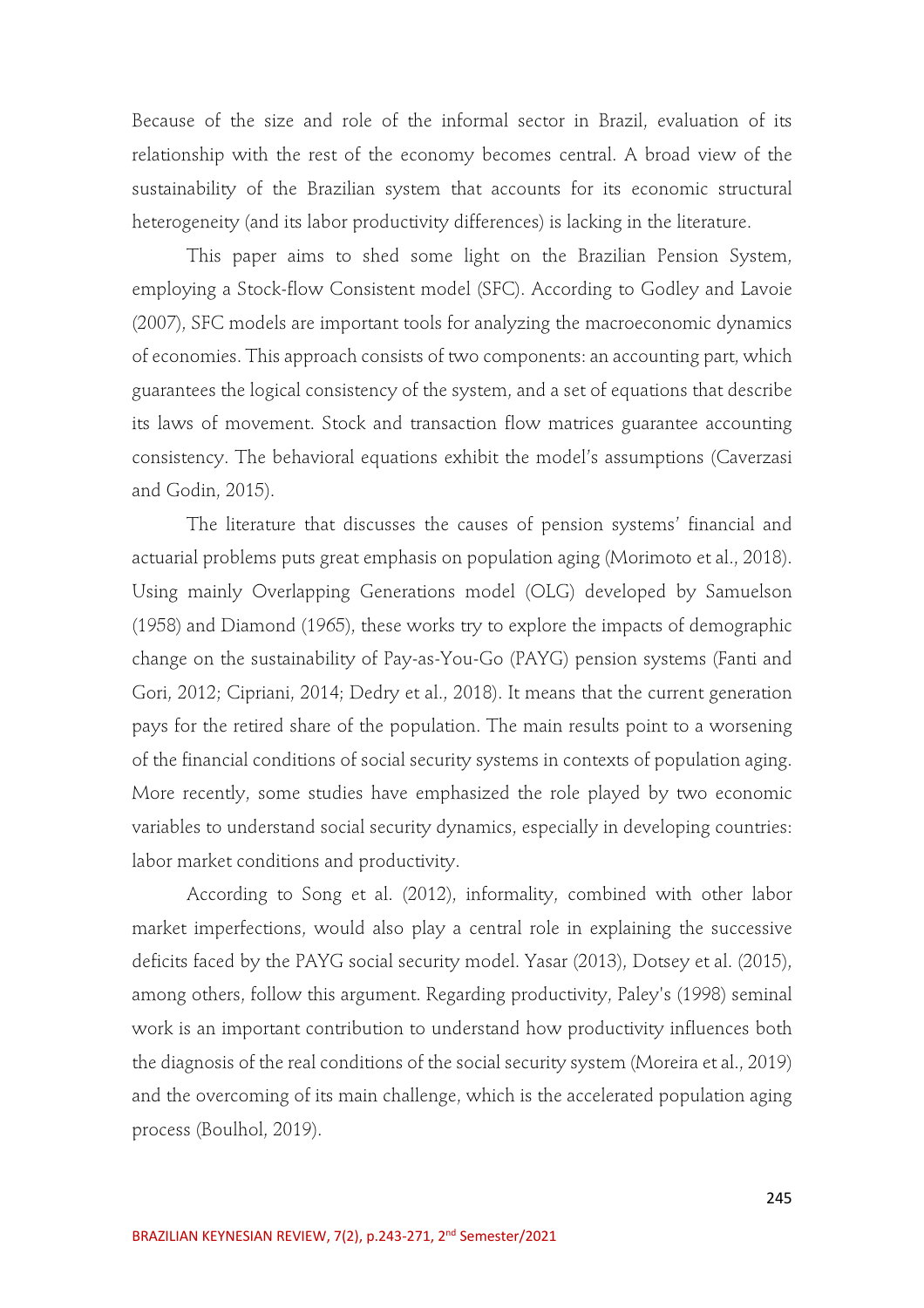Based on this discussion, the SFC model developed here analyzes the dynamics of Brazilian social security in a context of informality, changes in labor productivity and demographic transition. We included innovative features to tackle those issues. Firstly, we included the retirees as an institutional sector that becomes part of the distributive conflict of the model. Secondly, we add the informal sector. For this, firms and workers were divided into two groups: one that contributes to the pension system and the other that does not. An increase in the ratio of retirees to the number of workers captures demographic dynamics. In this sense, our heterodox model can capture important interactions between stocks and flows, encompassing the whole economy. It gives a fresh perspective on the Brazilian pension system sustainability. Our thesis is that the degree of formality and labor productivity growth can help to balance the pension system in the long term. These variables, however, are absent in most of the models that explore the question of pension system sustainability in Brazil.

We perform three simulation exercises in our model: (i) an increase in formalization; (ii) a surge in the number of the system's beneficiaries, driven by demographic transition; and (iii) a rise in labor productivity. In all the experiments, we examined the behavior of three key variables: GDP growth, the pension system deficit to GDP ratio, and total benefits/GDP ratio. The model is calibrated for the Brazilian economy, which is another innovative feature of our work, given the relatively small number of empirical SFC models in general, and for Brazil in particular.

The rest of this article is structured as follows. First, we briefly overview key statistics for the Brazilian pension system in section 2. Then, we introduce an SFC model in section 3. In section 4, we discuss the parameters and model calibration. Section 5 explores the simulation results. Finally, section 6 concludes.

# 2. The key indicators of the Brazilian pension system: a brief review

The pension arrangement in Brazil functions as a pay-as-you-go (PAYG) system. The system was reformed at the end of the 1980s by the Federal Constitution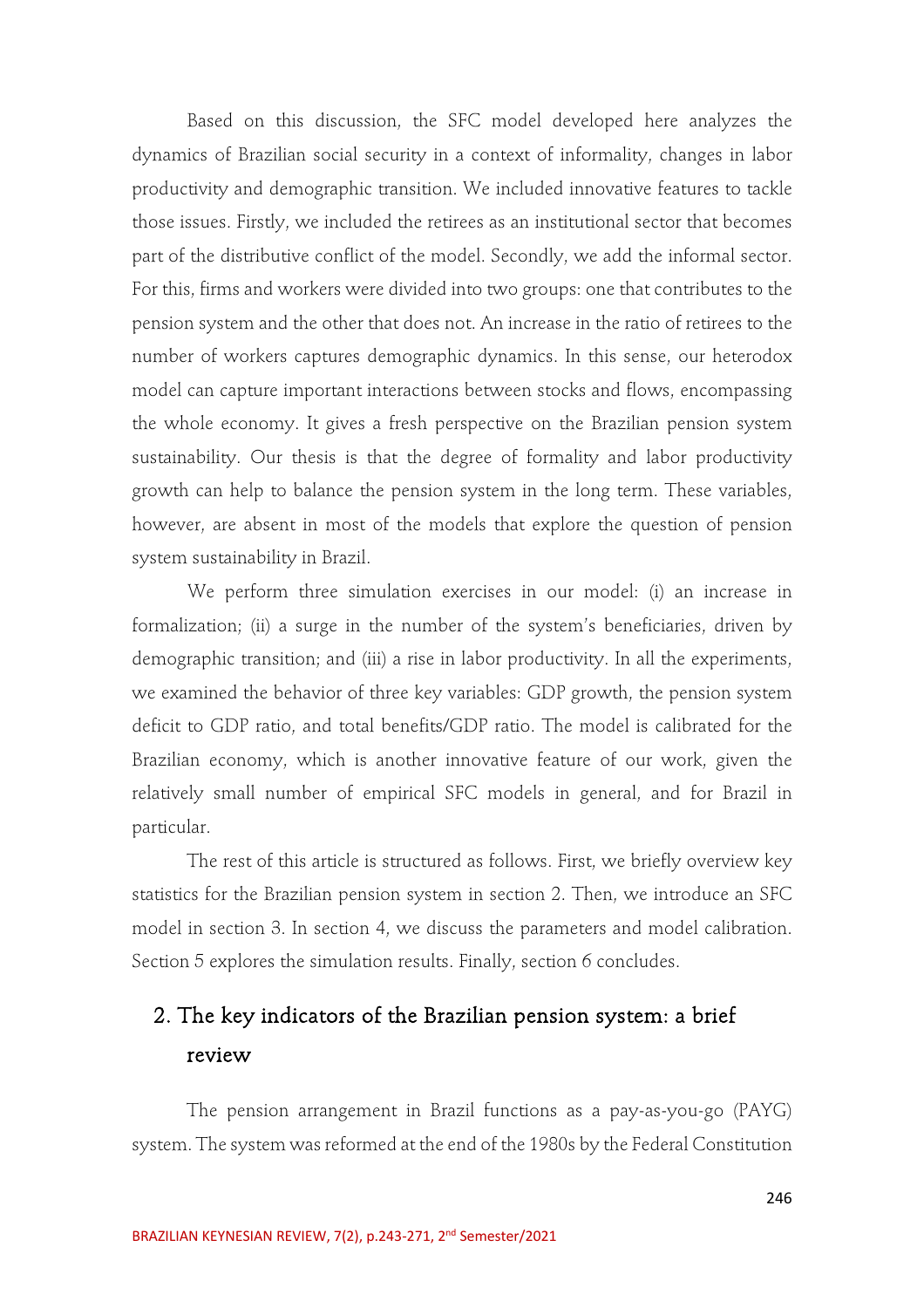of 1988. Social justice and solidarity are two key elements of the Constitution. In this period, there was a mass of poor rural unemployed workers who could retire. It put pressure on the system. Since the Constitution of 1988, the system has depended on national government transfers to cover its deficits and reach a balance. It was a strategy to achieve social justice. Recently, the system presented a deficit of R\$ 149 billion in 2016 and R\$ 182,4 billion in 2017. Figures 1, 2, 3 and 4 exhibit the key statistics for the national pension system.

Figure 1 shows that the bulk of expenditures is payment of benefits, such as pensions for retirees, maternity leave and leave for sickness, among others. From 1994 to 2017, pensions grew 2,46%. Most of the pension growth in this period is due to rural pensions. In 2016, this segment contributed 2% to the system's revenues and their pensions comprised 22,2% of the total system's expenditure. Despite this source of unbalance, Arbex and Galiza (2017) argue that it is an instrument to guarantee a minimum income in rural areas.



Figure 1 – Current expenditures - 1993-2017 - (%)

Source: Authors' calculations based on data from Brasil (2015) and Brasil (2016).

Figure 2 reports on the Brazilian pension system result. Between 1993 and 1996, the balance of the system was in equilibrium. Deficits emerged in 1997. The government transfers to fulfill the gap in the accounts markedly increased from 2011 to 2014. At least partially, the raising informality during the 1990s (but not in the 2000s) and the tax break policy that began in 2010 explains the pension system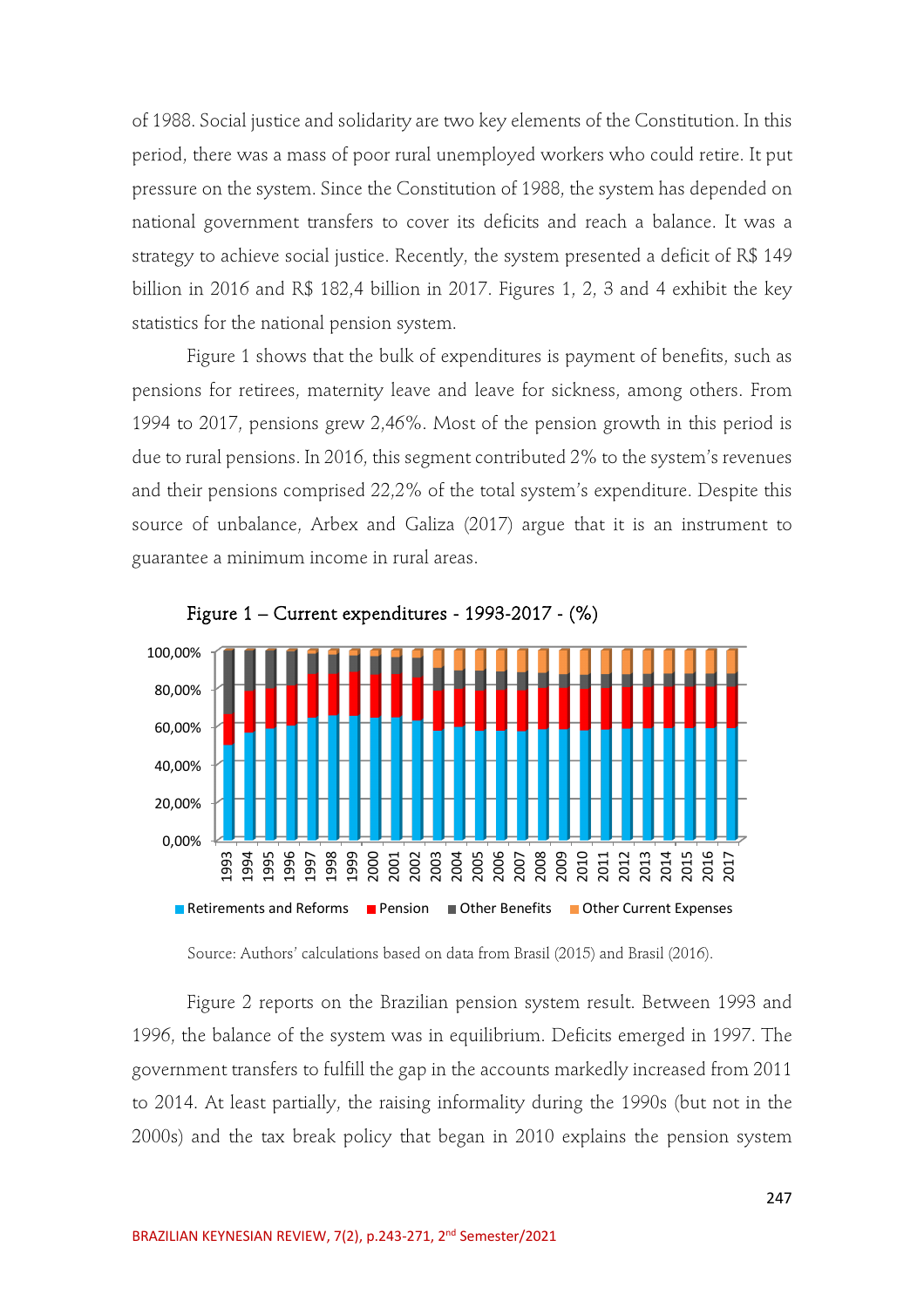deficits (Gentil, 2017). During the 2000s, the tax break policy did not boost formal activity (Neri, 2007). Demographic transition played a secondary role in explaining deficits since its effects usually appear in medium/long run statistics.



Figure 2 – Pension System results - 1993 - 2017 - (Millions (R\$))

Source: Authors' computations based on data from Brasil (2015) and Brasil (2016).

Figure 3 presents the evolution of government transfers in Brazil. Overall, transfers increased from 1997 to 2007 and then started to decline. They diminished up to 2013, then started to increase again. The rise in economy formalization seems to have positively impacted for the reduction in transfers from 2003 to 2013, except during the great recession (2007/2008).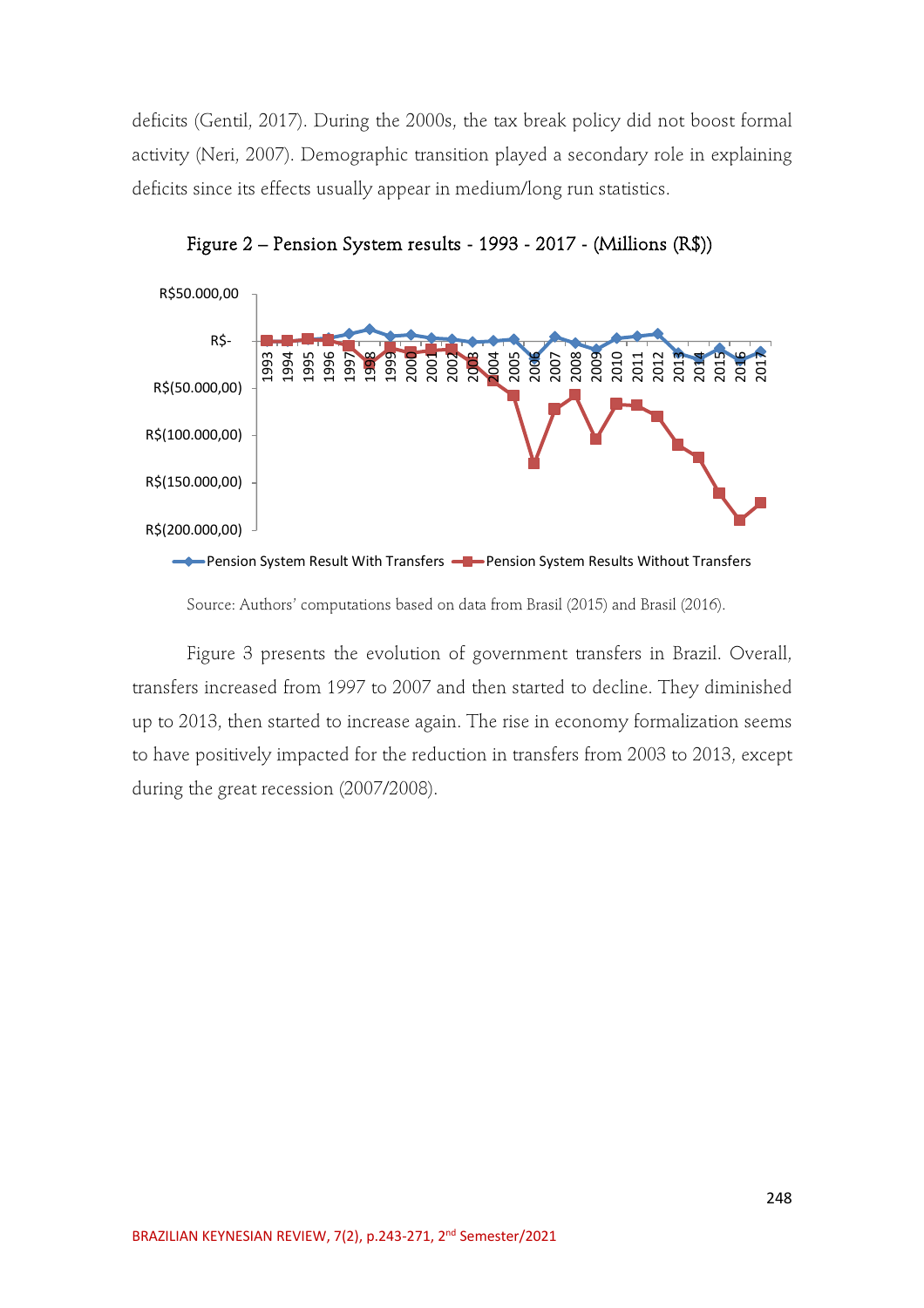

Figure 3 – Government transfers toward the national pension system - 1993-2017

Source: Authors' computations based on data from Brasil (2015) and Brasil (2016).



Figure 4 – Dependency ratio- Brazil (1992-2017)

Source: Authors' computations based on data from IPEA (2011).

Another crucial statistic to access the pension system sustainability is the ratio of dependency, expressed in Figure 4. It is simply the beneficiaries-contributors ratio. From 1992 to 2000, this ratio rose markedly. However, this ratio declined persistently from 2003 to 2012, when it returned to grow. This growth is explained partially by the Brazilian tax break policy (Gentil, 2017; Silva, 2018). Despite this result, following Paley (1998) and Yasar (2013), if we allow for labor productivity and raising labor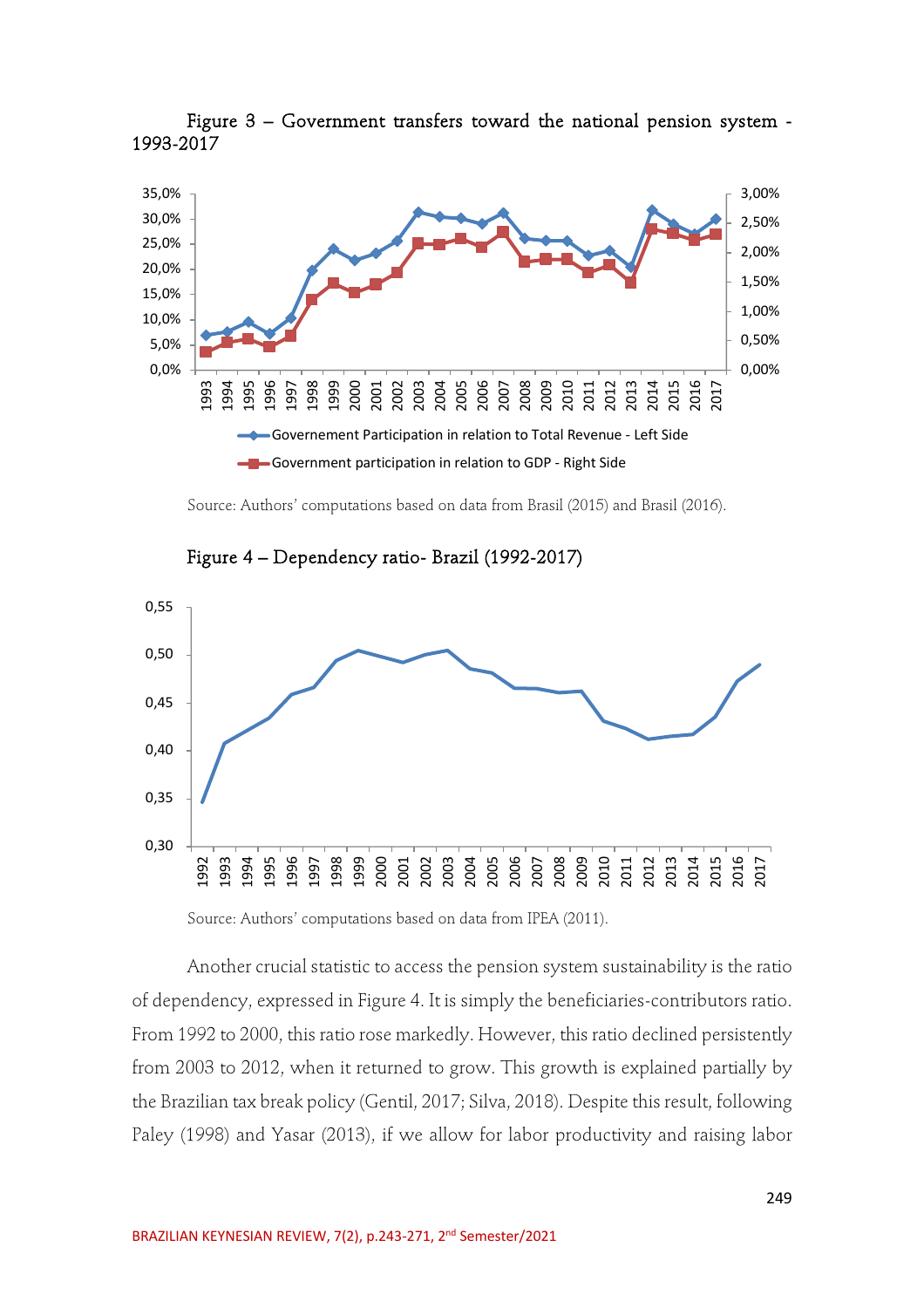formality, two factors not included in the dependency ratio, the sustainability of the pension system improves (Silva, 2018).

# 3. A Stock-Flow Consistent model of the Brazilian pension system

In this section, we will present a Stock-flow Consistent (SFC) model to analyze the Brazilian pension system. The main feature of the SFC methodology is, as its name suggests, consistently modeling economic stocks and flows. There are two basic matrices in every SFC model, one describing the balance sheets of the sectors modeled (accounting for the stocks) and another dealing with the real and financial transactions (accounting for the flows). An advantage of such action is that "[…] there are no black holes: every flow comes from somewhere and goes somewhere" (Godley, 1996, p. 7). According to Santos (2017, p.1), SFC models are "[…] crucial for sound macroeconomic reasoning in general and, therefore, its widespread adoption would increase both the transparency and the logical coherence of most macro models."

Lavoie and Godley (2001-2002, p.308) reinforce the message:

In our methodology, we can justify every point by reference to a precise system of relationships. If others disagree, they can be challenged to say precisely what simplification or parameter is inappropriate. Every relationship can be changed, and one can find out whether the change makes any difference to the results. This method ought to be helpful to resolve some controversial issues.

The SFC methodology presents many other potentials. One is its capacity to predict crises. Bezemer (2010) and Galbraith (2012) argue that the 2008 financial crash was predicted by authors that used models based on a rigorous accounting, whereas models that rely upon notions of general equilibrium did not. Both the academy and central banks employ SFC models, like the Bank of England (Burgess et al., 2016) and financial institutions, like Goldman Sachs (Hatzius and Stehn, 2012).

The model developed in this paper comprises seven institutional sectors: (i) workers, (ii) retirees, (iii) government, (iv) capitalists, (v) firms, (vi) Commercial banks, and (vii) the Central Bank. The structure of assets and liabilities is presented in Table 1, which shows the accounting balances of each sector. Assets are presented with a positive sign, while a negative sign denotes liabilities. We considered six types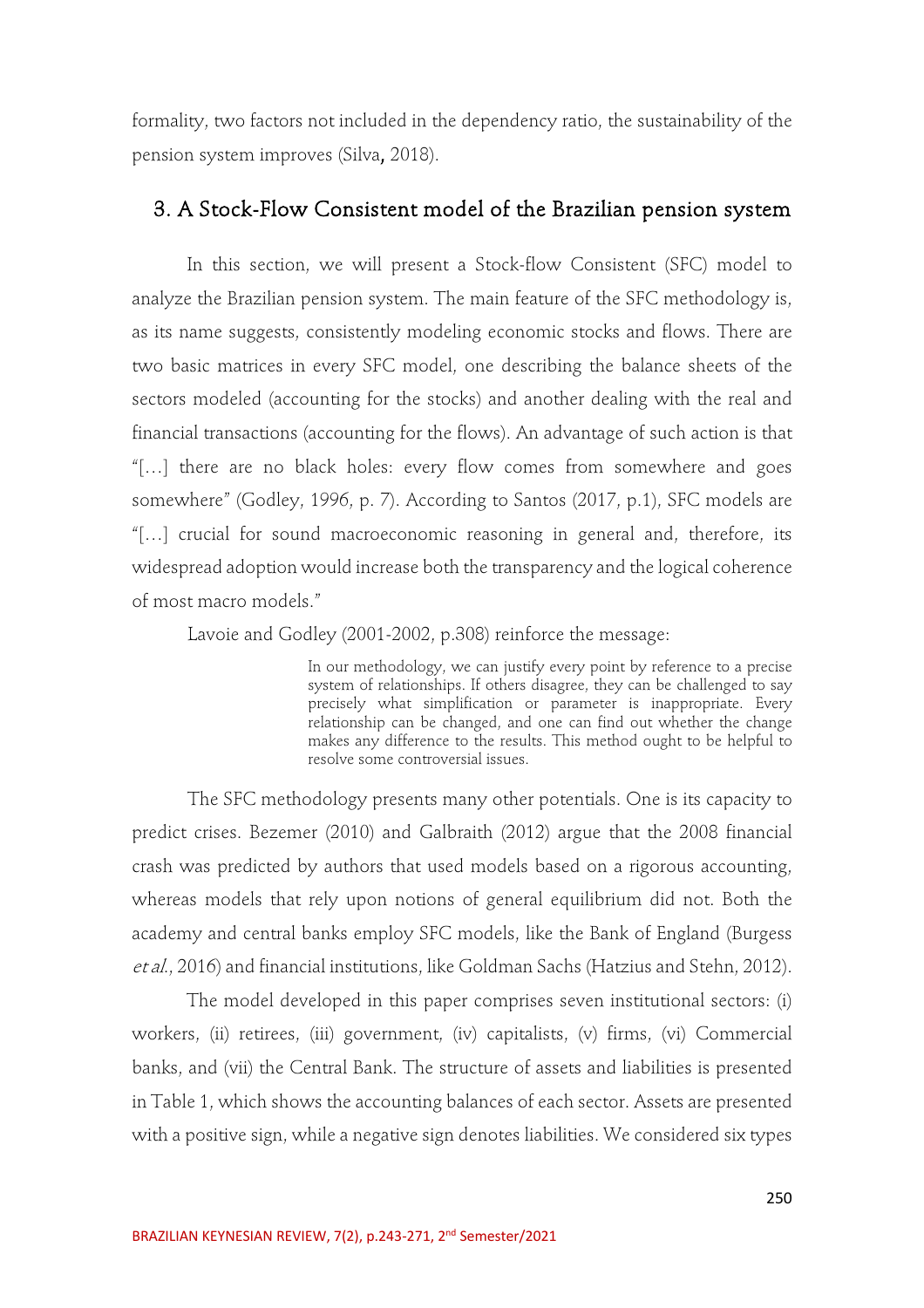of assets/liabilities: (i) banking deposits, an asset held by capitalists and firms and accounted as a liability for the commercial banks; (ii) tangible capital, an asset for firms whose accounting counterpart is an addition to this sector's net wealth; (iii) government bonds, held by commercial banks and central bank; (iv) high-powered money, emitted by the central bank and held by commercial banks; (v) central bank advances, a liability to commercial banks and an asset for the monetary authority; and (vi), banking loans, given by commercial banks to firms. Because of the model's accounting consistency, financial assets and liabilities cancel each other out, as shown in the last column of Table 1. The sum of the sector's column gives its net assets.

|                    |          |          | Workers Retirees Government Capitalists |            | <b>Firms</b> | Commercial<br>banks | Central<br>bank | Σ              |
|--------------------|----------|----------|-----------------------------------------|------------|--------------|---------------------|-----------------|----------------|
| Deposits           |          |          |                                         | $+Dep_c$   | $+$ Dep $_f$ | $-Dep_c, -Dep_f$    |                 | $\mathbf{0}$   |
| Tangible Capital   |          |          |                                         |            | $+K$         |                     |                 | $+K$           |
| Government bonds   |          |          | -B                                      |            |              | $+ Bb$              | $+ B_{ch}$      | $\overline{0}$ |
| High-powered money |          |          |                                         |            |              | $+Hb$               | - H             | $\mathbf{0}$   |
| CB advances        |          |          |                                         |            |              | $- A$               | $+A$            | $\theta$       |
| Loans              |          |          |                                         |            | -L           | $+L$                |                 | $\theta$       |
| Balance            |          |          | $+V_{\text{gov}}$                       | $-V_{cap}$ | $-V_f$       | $+Vh$               | $+V_{ch}$       | - K            |
| Σ                  | $\theta$ | $\Omega$ | $\theta$                                | $\theta$   | $\theta$     | $\theta$            | $\theta$        | $\Omega$       |

Table 1 – Balance Sheets

Source: author's computations.

Note: positive signs refer to assets, and negative signs refer to liabilities.

Table 2 presents intersectoral transaction flows between the sectors. A sector's use of funds receives a negative sign, while the source of funds takes a positive sign. The upper tier of the matrix exhibits the flow of goods, services and payments to factors of production. The middle tier brings the flow of financial payments. The last tier exhibits the sectors' changes in stocks. If receipts are larger than expenditures, the sector has a surplus allocated among the economy's assets. In the case of a deficit, this sector increases its liabilities. The results of this part of the table change the stocks in Table 1, which serve as a starting point for a next period. New transactions emerge in Table 2, which impact again stocks and so on. This link between stocks and flows generates the model's dynamics.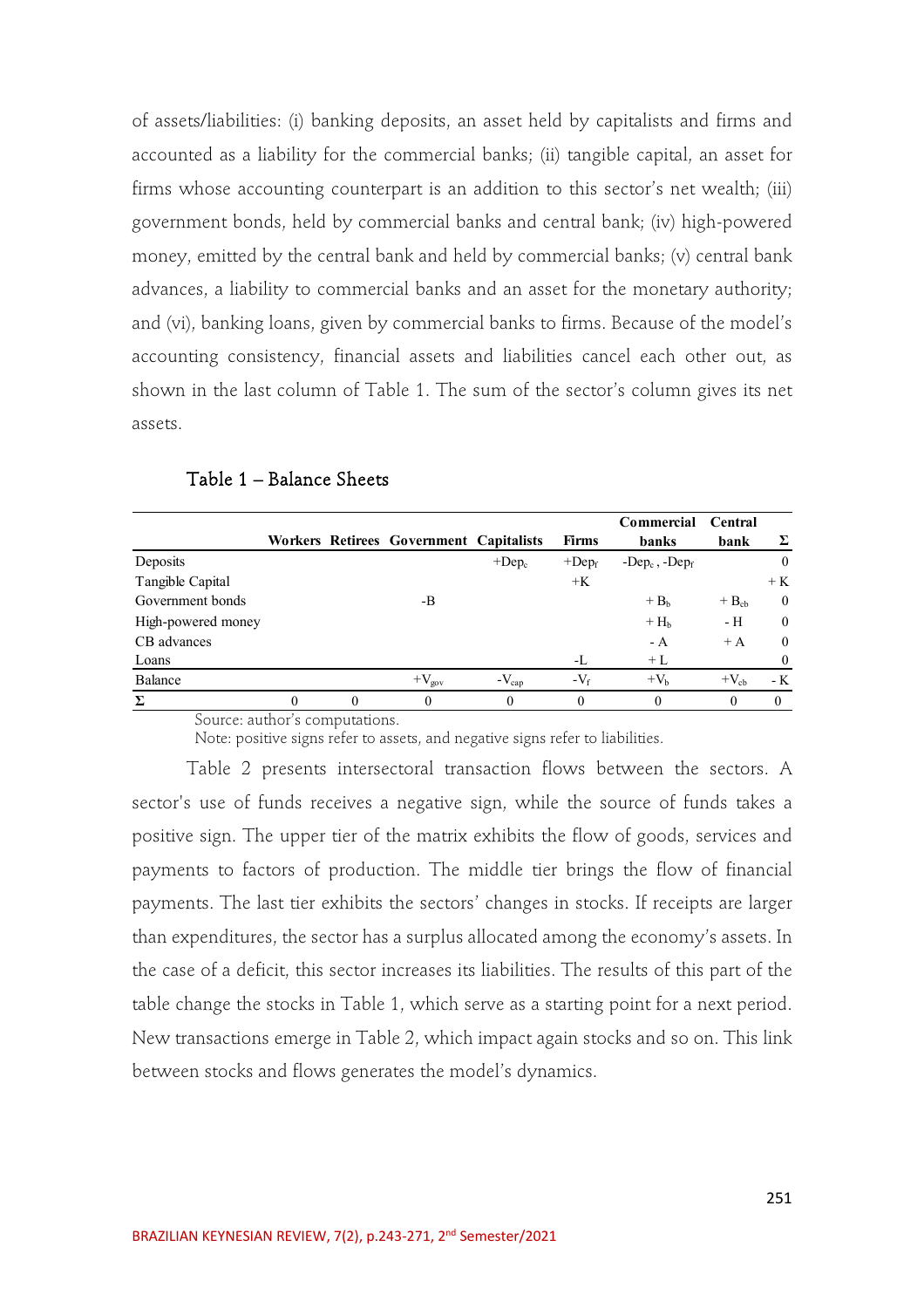|                      |                       |                |                 |                    |                         |                    | Firms          |                                                  | Central bank    |                   |                  |
|----------------------|-----------------------|----------------|-----------------|--------------------|-------------------------|--------------------|----------------|--------------------------------------------------|-----------------|-------------------|------------------|
|                      |                       |                |                 |                    |                         |                    |                | Commercial                                       |                 |                   |                  |
|                      |                       | <b>Workers</b> | <b>Retirees</b> | Government         | <b>Capitalists</b>      | Current            | Capital        | banks                                            | Current         | Capital           | Σ                |
| Consumption          |                       | - $C_w$        | $-C_r$          | - $C_g$            | $-C_c$                  | $+ C$              |                |                                                  |                 |                   | $\boldsymbol{0}$ |
| Investment           |                       |                |                 |                    |                         | $+1$               | $-1$           |                                                  |                 |                   | $\mathbf{0}$     |
| Firms profits        |                       |                |                 |                    | $+ F_d$                 | $-F_f$             | $+ F_n$        |                                                  |                 |                   | $\bf{0}$         |
| Banks profits        |                       |                |                 |                    | $+ Fb$                  |                    |                | $-Fb$                                            |                 |                   | $\bf{0}$         |
| Central bank profits |                       |                |                 | $+ F_{cb}$         |                         |                    |                |                                                  | $-F_{cb}$       |                   | $\overline{0}$   |
| Taxes                |                       | $-T_w$         | $-T_r$          | $+T$               | $-T_c$                  | $-T_f$             |                |                                                  |                 |                   | $\overline{0}$   |
| Wages                |                       | $+$ WB         |                 |                    |                         | $-WB$              |                |                                                  |                 |                   | $\overline{0}$   |
|                      | Pension contributions | - $Z_{\rm w}$  |                 | $+Z$               |                         | - $Z_f$            |                |                                                  |                 |                   |                  |
| Retirees' payments   |                       |                | $+ AN_r$        | - $AN_r$           |                         |                    |                |                                                  |                 |                   |                  |
|                      | Deposits              |                |                 |                    | $+ r_{d-1}$ . $D_{c-1}$ |                    |                | $- r_{d-1}.D_{c-1}$                              |                 |                   | $\boldsymbol{0}$ |
| Interest             | Loans                 |                |                 |                    |                         | $- r_{l-1} L_{-1}$ |                | $+$ $r_{l-1}$ , L <sub>-1</sub>                  |                 |                   | $\overline{0}$   |
| on                   | CB advances           |                |                 |                    |                         |                    |                | $- r_{A-1}.A_1$                                  | $+ r_{A-1}.A_1$ |                   | 0                |
|                      | Government bonds      |                |                 | $- r_{b-1}.B_{-1}$ |                         |                    |                | + $r_{b-1}$ . $B_{b-1}$ + $r_{b-1}$ . $B_{cb-1}$ |                 |                   | $\theta$         |
|                      | Deposits              |                |                 |                    | $-\Delta D_c$           |                    | - $\Delta D_f$ | $+\Delta D$                                      |                 |                   | $\boldsymbol{0}$ |
| Changes              | Loans                 |                |                 |                    |                         |                    | $+\Delta L$    | - $\Delta L$                                     |                 |                   | $\boldsymbol{0}$ |
| in the               | High-powered money    |                |                 |                    |                         |                    |                | - $\Delta H_b$                                   |                 | $+ \Delta H$      | $\bf{0}$         |
| stocks of            | Treasury bills        |                |                 | $+\Delta B$        |                         |                    |                | - $\Delta B_b$                                   |                 | - $\Delta B_{ch}$ | $\overline{0}$   |
|                      | CB advances           |                |                 |                    |                         |                    |                | $+ \Delta A$                                     |                 | - $\Delta A$      | $\mathbf{0}$     |
| Σ                    |                       |                |                 |                    | $\mathbf{0}$            | $\mathbf{0}$       | $\mathbf{0}$   | $\mathbf{0}$                                     | $\mathbf{0}$    | $\mathbf{0}$      | $\overline{0}$   |

## Table 2 – Transaction flow matrix

Source: author's computations.

Note: positive signs refer to receipts, negative signs represent expenditures.

Since the accounting structure defined from the stock and flow matrices is insufficient to close the model, we need to introduce the behavioral equations. To clarify, we present each sector separately.

## 3.1 Workers

The workers' disposable income  $(Yd_w)$  consists of the wage bill (WL) subtracted by taxes  $(T_w)$  and workers' pension system contributions  $(Z_w)$ . Following Dafermos (2012), we adopted the hypothesis that workers receive in the period  $t$ salaries corresponding to period  $t - 1$ <sup>1</sup>. We assume that workers' disposable income is spent entirely on consumption goods.

$$
Yd_w = WB_{-1} - Z_w - T_w \tag{1}
$$

$$
C_w = Yd_w \tag{2}
$$

The taxes paid by workers is a fixed rate  $\theta_w$  multiplied by the wage bill. The pension system contributions stem from the pension system tax rate/contribution  $\tau$ multiplied by the wage bill and by the proportion of formal workers in the labor

 $1$  It is important to note that this hypothesis can be traced back to Samuelson (1939). We thank an anonymous referee for bringing this to our attention.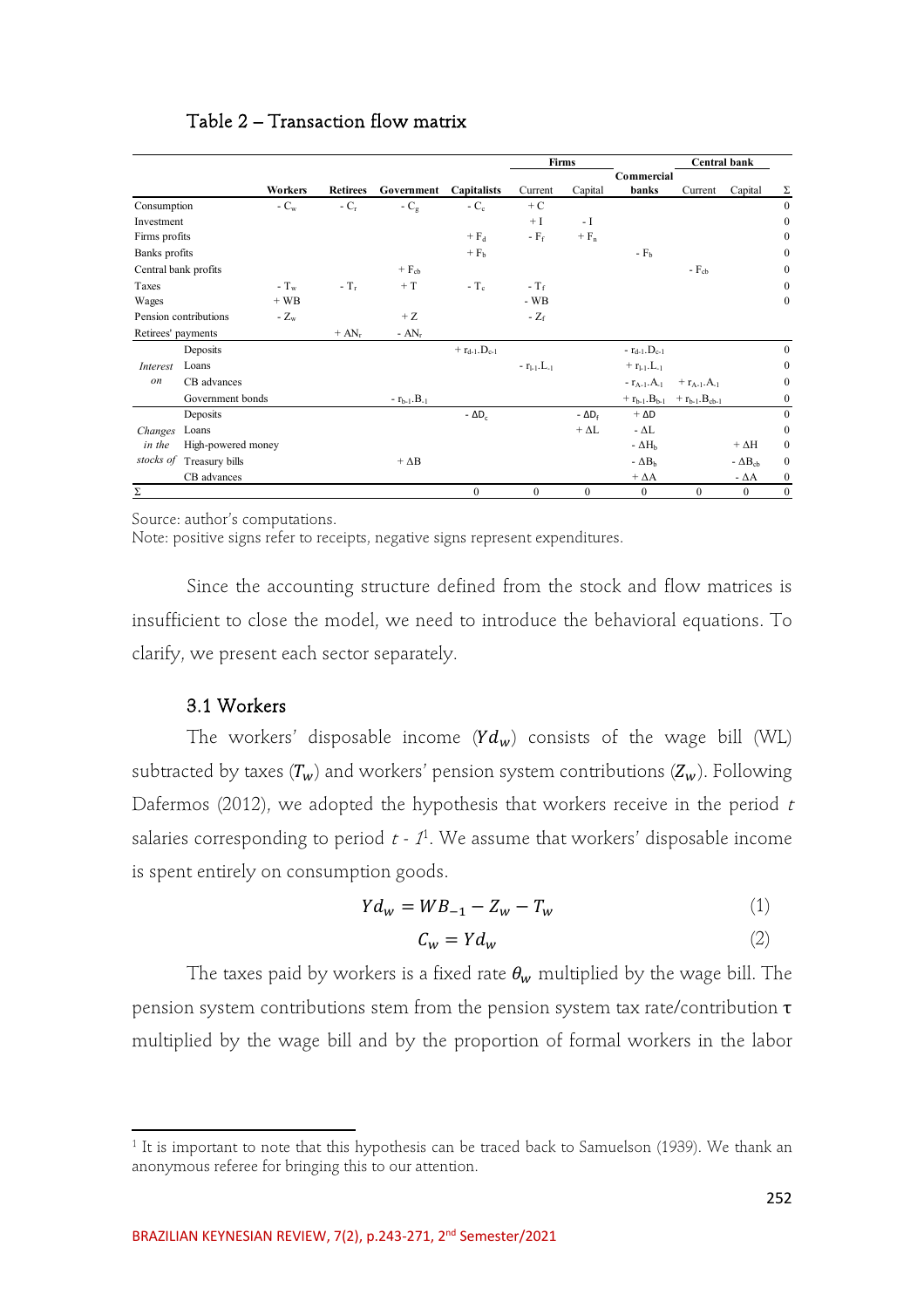force, denoted by  $\lambda_w$ . The model assumes that a firm or worker is formal if they contribute to the Pension System.

$$
T_w = \theta_w W B_{-1} \tag{3}
$$

$$
Z_w = \lambda_w \tau W B_{-1} \tag{4}
$$

#### 3.2 Retirees

The retiree's<sup>2</sup> income results from the value of their received benefit  $(A)$ multiplied by the number of retirees  $(N_r)$ . The income after-tax payments are totally consumed  $(C_r)$ . We consider that the value of the benefit is a proportion  $\Omega$  of the wage, and that the number of retirees is a proportion  $\rho$  of the number of employees (*N*). Total taxes are a fixed rate  $\theta_r$  that multiplies retirees' income.

$$
Y_r = AN_r \tag{5}
$$

$$
A = \Omega W_{-1} \tag{6}
$$

$$
N_r = \rho N \tag{7}
$$

$$
C_r = Y_r - T_r \tag{8}
$$

$$
T_r = \theta_r Y_r \tag{9}
$$

#### 3.3 Government

Government revenue  $(Y_q)$  is the sum of taxes (T), Pension System contributions (Z) and Central bank profits  $(F_{ch})$ . Government expenditures (G) are divided between consumption  $(C_g)$ , retirees' payments  $(AN_r)$  and the expenses with interest on debt  $(r_{b,-1}B_{-1})$ . Government consumption adjusts passively to maintain its deficit (DG) as a fixed proportion  $(\sigma)$  in relation to the GDP of the previous period  $(Y_{-1})$ . The government debt (B) is equal to the deficit plus the debt of the previous period.

$$
Y_g = T + Z + F_{cb} \tag{10}
$$

$$
G = C_g + AN_r + r_{b,-1}B_{-1}
$$
 (11)

$$
C_g = DG - r_{b,-1}B_{-1} - AN_r + T + Z + F_{bc}
$$
 (12)

$$
DG = \sigma Y_{-1} \tag{13}
$$

$$
B = B_{-1} + DG \tag{14}
$$

 $2$  In our model, we consider the existence of retirees only. We abstract away the existence of pensioners.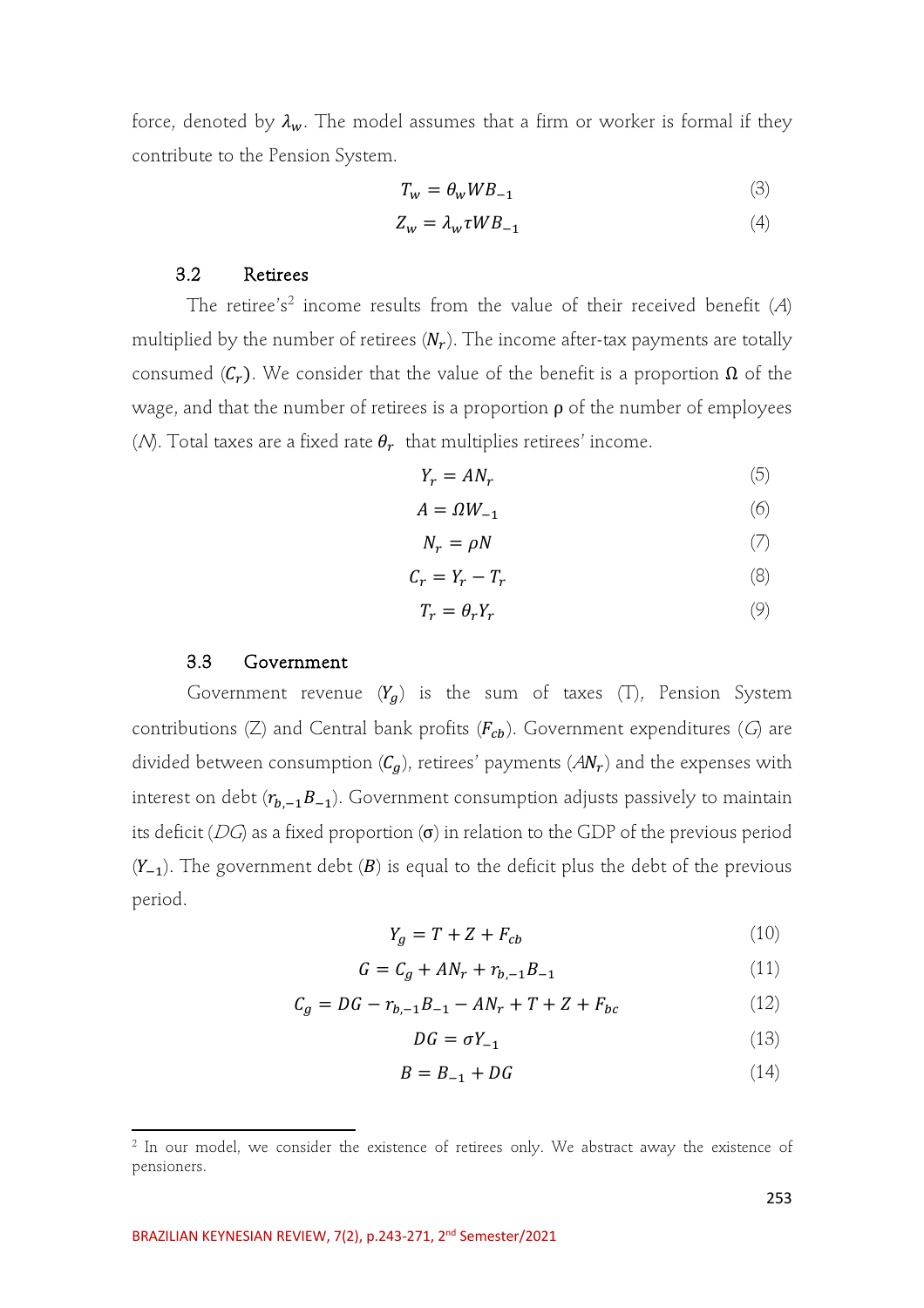$$
T = T_w + T_r + T_c + T_f \tag{15}
$$

$$
Z = Z_w + Z_f \tag{16}
$$

#### 3.4 Capitalists

The capitalists' disposable income  $(Yd_c)$  is the sum of the profits distributed by the firms ( $F_{d,-1}$ ), by Banks ( $F_{b,-1}$ ) and their gains with bank deposits ( $r_{d,-1}D_{c,-1}$ ), all of them discounted from the tax rate  $(\theta_c)$ . The consumption function  $(\mathcal{C}_c)$  hinges on disposable income and wealth  $(V_{-1})$ . Wealth is allocated in the banking sector  $(D<sub>c</sub>)$ , and its amount is equal to the stock of the previous period added to the savings  $(Yd_c - C_c)$ .

$$
Yd_c = (1 - \theta_c)(F_{d, -1} + F_{b, -1} + r_{d, -1}D_{c, -1})
$$
\n(17)

$$
C_c = \alpha_1 Y d_c + \alpha_2 V_{-1} \tag{18}
$$

$$
T_c = \theta_c (F_{f,-1} + F_{b,-1} + r_{d,-1} D_{c,-1})
$$
\n(19)

$$
V = V_{-1} + Yd_c - C_c \tag{20}
$$

$$
D_c = V \tag{21}
$$

#### 3.5 Firms

The firms' revenue (Y) consists of investment expenditures (I) and the sum of the consumption of workers, retirees, capitalists and government. Profits  $(F_f)$  are the results of subtracting these earnings from the wage bill  $(WB_{-1})$ , borrowing  $(r_{l,-1}L_{-1})$ , taxes  $(T_f)$  and firms' pension system contributions  $(Z_f)$ . The wage bill stems from the multiplication between the number of workers (N) and the wage rate (W). The division of the output by the labor productivity  $(pn)$  gives the total employment (N). We assume that wages grow along with productivity $^3$ . The firms' Pension System contributions is the  $\chi$  rate multiplied by the wage bill and by the proportion of contributing firms, denoted by  $\lambda_f$ .

$$
Y = C_{tot} + I \tag{22}
$$

$$
C_{tot} = C_W + C_r + C_c + C_g \tag{23}
$$

$$
F_f = Y - WB_{-1} - r_{l,-1}L_{-1} - T_f - Z_f \tag{24}
$$

$$
Z_f = \lambda_f \chi W B_{-1} \tag{25}
$$

<sup>&</sup>lt;sup>3</sup> We acknowledge that this is a simplification. In the last decades, the wage growth rate is not following productivity growth.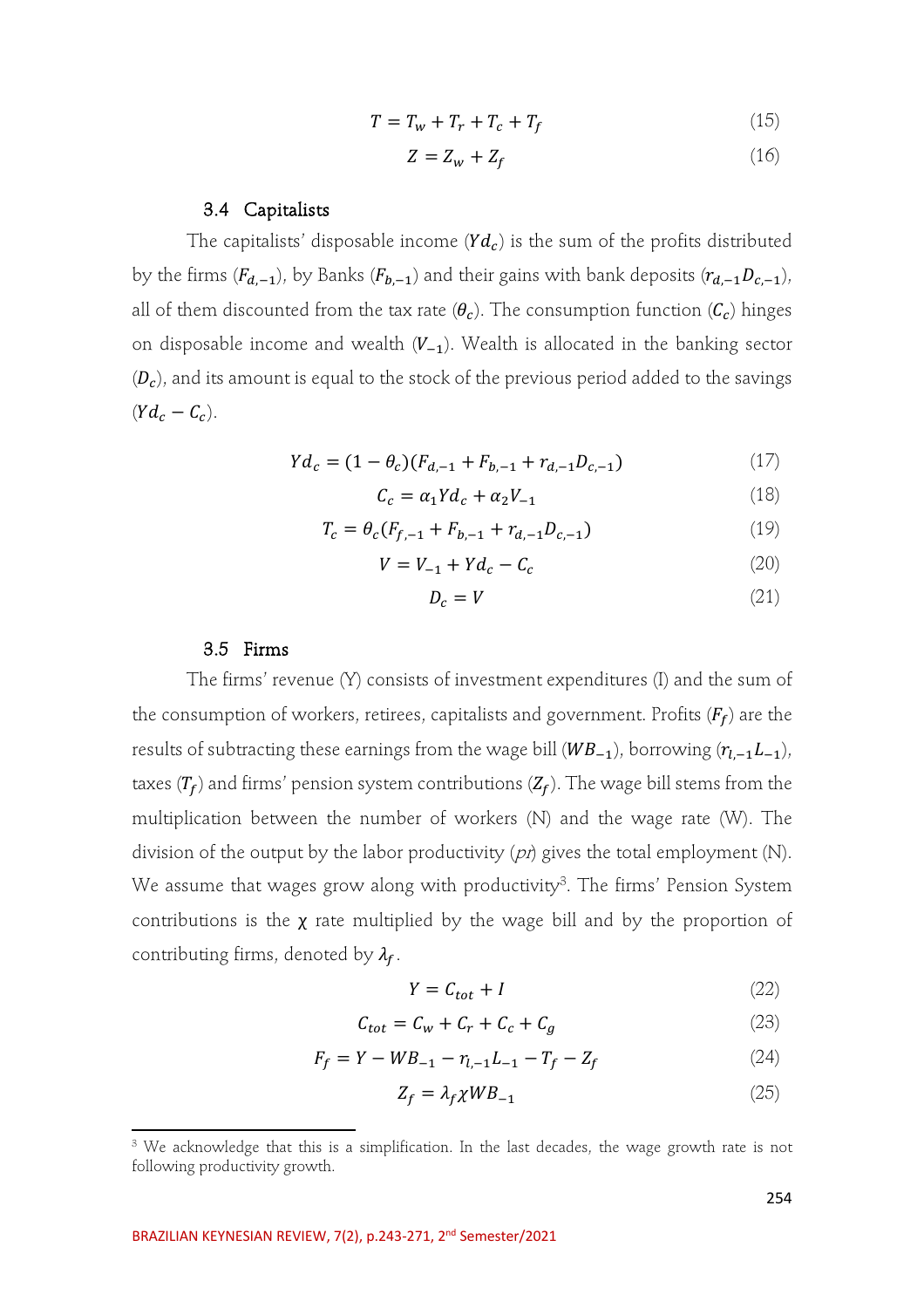$$
T_f = \theta_f Y \tag{26}
$$

$$
WB = N.W \tag{27}
$$

$$
W = W_{-1}(1 + g_{pr})
$$
 (28)

$$
N = \frac{Y}{pr} \tag{29}
$$

$$
pr = pr_{-1}(1 + g_{pr})
$$
 (30)

The investment function responds to changes in the capacity utilization, proxied by the variable  $u$ , and the interest rate of loans  $(\eta)$ . The investment adds to the pre-existing capital stock, increasing current capital stock  $(K)$ . Bank loans  $(\Delta L)$ finance a fixed portion (x) of investments. Retained earnings  $(F_n)$  fund the remaining investments. The difference between total profits and retained earnings is the distributed profits, which take the form of bank deposits  $(D_f)$  at the end of the period and are distributed in the following period. We follow a simplifying hypothesis that these deposits are unremunerated.

$$
I = (\beta_0 + \beta_1 u_{-1} - \beta_2 r_e) K_{-1}
$$
 (31)

$$
u = \frac{Y}{K_{-1}}\tag{31}
$$

$$
K = K_{-1} + I \tag{33}
$$

$$
\Delta L = xI_{-1} \tag{34}
$$

$$
F_n = I - \Delta L \tag{35}
$$

$$
F_d = F_f - F_n \tag{36}
$$

$$
D_f = D_{f,-1} + F_d - F_{d,-1}
$$
\n(37)

#### 3.6 Comercial Banks

Bank profits  $(F_b)$  corresponds to the difference between the sum of the interest received by loans  $(r_{l,-1}L_{-1})$  and government bonds  $(r_{b,-1}B_{b,-1})$  and the sum of interest paid to the deposits of capitalists  $(r_{d,-1}D_{c,-1})$  and to the Central Bank advances  $(r_{a,-1} Adv_{-1})$ . The total stock of loans (*L*) is equal to the previous stock plus the granting of new loans. The stock of money, here denoted by HPM (High Powered Money), is the rate of compulsory deposits  $(\mu)$  multiplied by the sum of capitalists' and firms' deposits.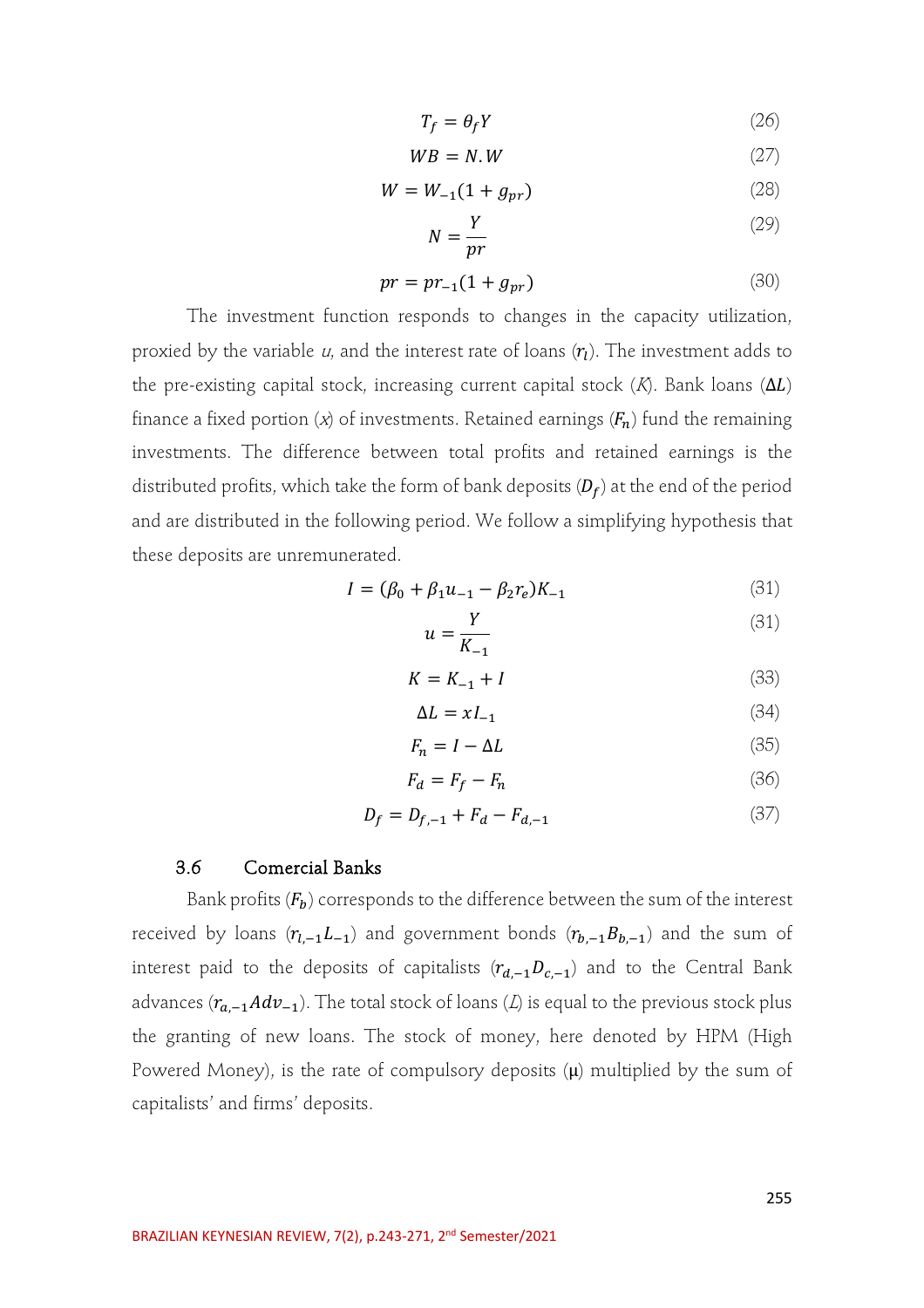$$
F_b = r_{l,-1}L_{-1} + r_{b,-1}B_{b,-1} - r_{d,-1}D_{c,-1} - r_{a,-1}Adv_{-1}
$$
 (38)

$$
L = L_{-1} + \Delta L \tag{39}
$$

$$
HPM_b = \mu (D_c + D_f) \tag{40}
$$

The modeling for the purchase of government bonds by banks is more complex. Equation 41 establishes the number of resources available for the purchase of bonds  $(B_{b,p})$ . If this value is positive, the whole amount is reverted to the acquisition of bonds  $(B_b)$ . If it is negative, it means that banks have lent in addition to their availability of resources, which obliges them to acquire Central Bank advances  $(Adv)$ .

$$
B_{b,p} = D_c + D_f - HPM_b - L \tag{41}
$$

$$
B_b = \begin{cases} B_{b,p}, & B_{b,p} \ge 0 \\ 0, & B_{b,p} < 0 \end{cases}
$$
 (42)

$$
Adv = \begin{cases} 0, & B_{b,p} \ge 0 \\ HPM_b + L - D_c - D_f, & B_{b,p} < 0 \end{cases}
$$
 (43)

Interest rates on loans and deposits' remuneration comply with a simple mark-up structure.

$$
r_l = r_b + m_l \tag{44}
$$

$$
r_d = r_b - m_d \tag{45}
$$

### 3.7 The Central Bank

The Central bank's profit results from its interest receipts upon advances to commercial banks and its' retention of government bonds. Profits are fully reverted to the government. We assume that the interest rate of the advances is the same as the interest rate of the bonds. The Central bank supplies the currency demanded by the agents. The Central bank is a residual purchaser of public bonds.

$$
F_{bc} = r_{a,-1} A dv_{-1} + r_{b,-1} B_{bc,-1}
$$
\n<sup>(46)</sup>

$$
r_a = r_b \tag{47}
$$

$$
HPM = HPM_b \tag{48}
$$

$$
B_{bc} = B - B_b \tag{49}
$$

# 4. Model parameters, calibration, and scenarios

Stock Flow Consistent (SFC) models require parameters usually obtained from economic censuses, national accounts, empirical papers, assumptions that rely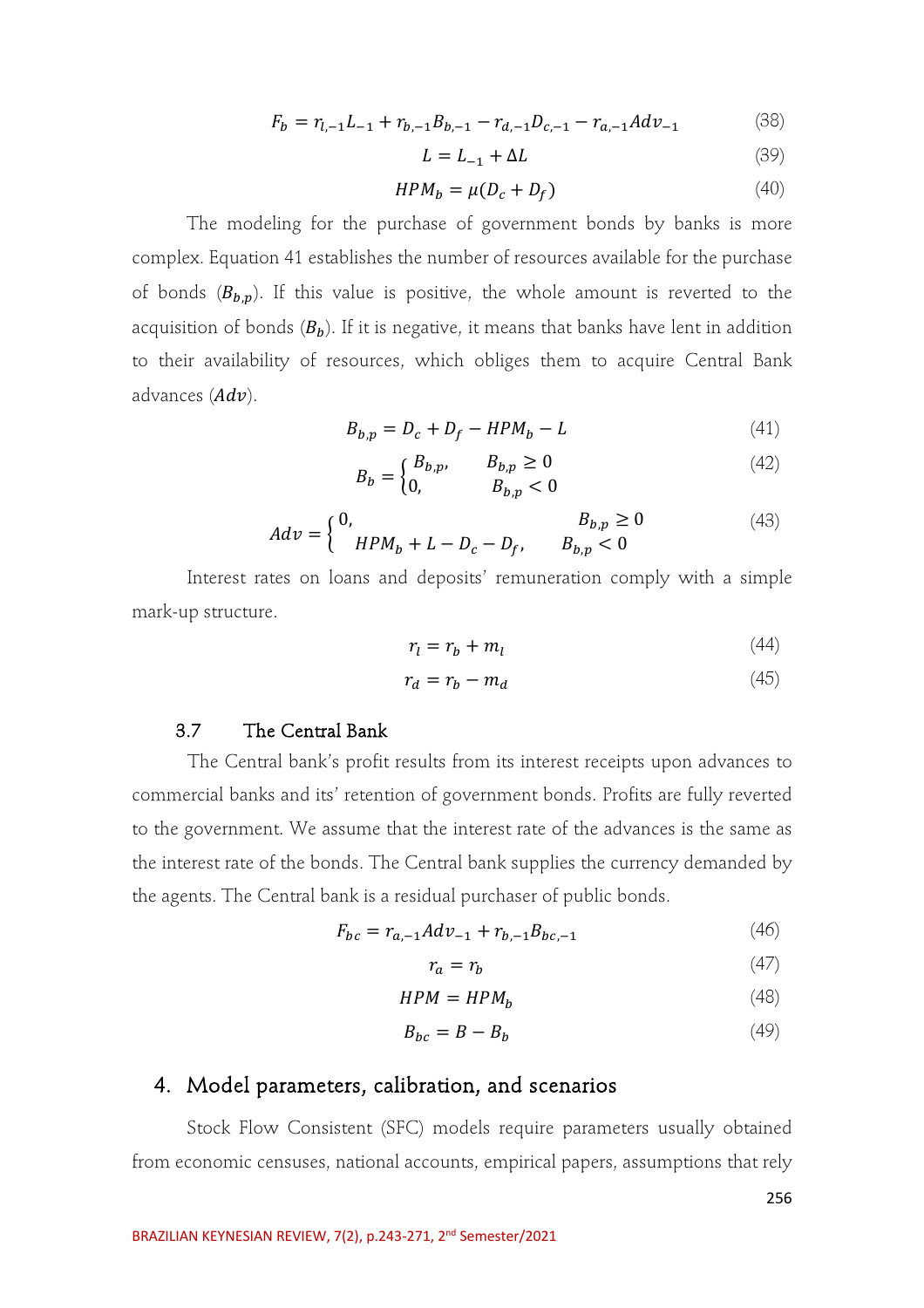on economic theory and country's specificities. We calibrate the present model to describe the Brazilian economy schematically. We summarize the parameter values and their references in Box 1.

| Parameters    | Description                                                  | Values          | References                         |
|---------------|--------------------------------------------------------------|-----------------|------------------------------------|
| $\theta_w$    | Tax rate upon workers                                        | 30%             | Afonso,                            |
| $\theta_r$    | Tax rate upon retirees                                       | 30%             | Soares and                         |
| $\theta_c$    | Tax rate upon capitalists                                    | 22%             | Castro<br>(2013)                   |
| $\theta_f$    | Tax rate upon firms                                          | 7%              | Rabelo and<br>Oliveira<br>(2015)   |
| $\tau$        | Pension system tax/contribution - workers                    | 10%             |                                    |
| $\chi$        | Pension system tax- firms                                    | 18%             |                                    |
| $\lambda_{w}$ | Formal workers (proportion to total workers)                 | 73% -<br>90%    | <b>BRASIL</b><br>(2016)            |
| $\lambda_f$   | Formal firms                                                 | $80\%$ -<br>95% |                                    |
| $\sigma$      | Government deficit (in relation to GDP)                      | 3%              | Kappes and<br>Milan<br>(2017)      |
| $\alpha_1$    | Capitalists' marginal propensity to consume<br>out of income | 61%             | Leite (2015)                       |
| $\alpha_2$    | Capitalists' marginal propensity to consume<br>out of wealth | 2%              | Ludvigson<br>and Steindl<br>(1999) |
| $g_{pr}$      | Growth rate of productivity                                  | $0\%$ -<br>1,4% | Cavalcante<br>e De Negri<br>(2014) |
| $\beta_0$     | Investment function constant                                 | 0.01            |                                    |

# Box 2 – Model's parameters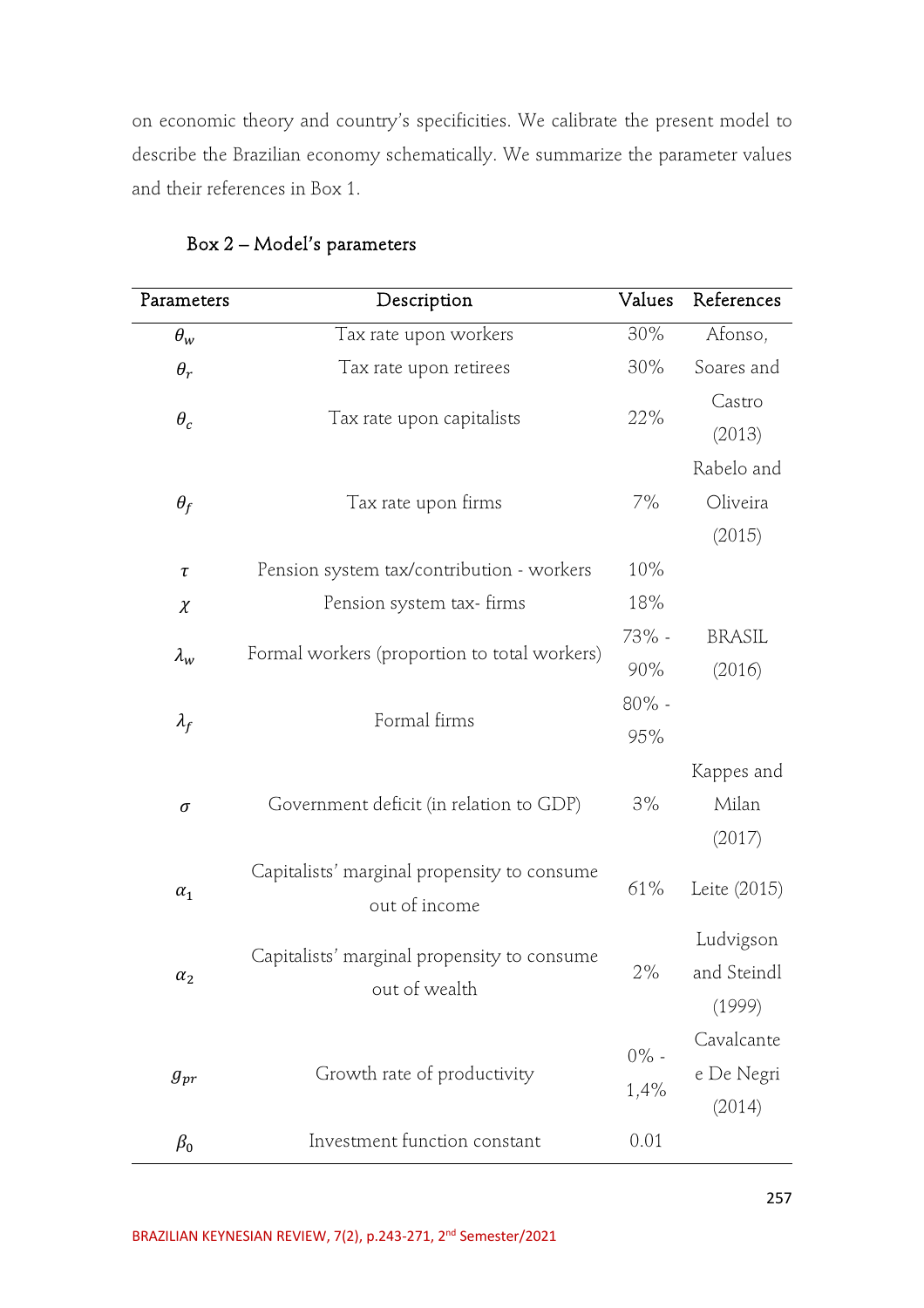|               | Elasticity of investment in relation to                  |          |                  |
|---------------|----------------------------------------------------------|----------|------------------|
| $\beta_1$     | capacity utilization                                     | 0.02     | Kappes and       |
| $\beta_2$     | Elasticity of investment in relation to interest<br>rate | 0.02     | Milan<br>(2017)  |
| $r_b$         | Government bonds' interes rate                           | 6%       | Santos<br>(2017) |
| $r_a$         | Interest rate upon Central Bank advances                 | $6\%$    | Santos<br>(2017) |
| $m_l$         | Markup on loans                                          | $1\%$    | Calibrated       |
| $m_d$         | Markup deposits                                          | 2%       | Calibrated       |
| $\mu$         | Required reserves                                        | 15%      | BCB (2012)       |
| $\Omega$      | Value of pension benefits in relation to                 | 100%     | <b>BRASIL</b>    |
|               | wages                                                    |          | (2016)           |
|               | Proportion of retirees in relation to the total          | $34\%$ - | <b>BRASIL</b>    |
| $\rho$        | number of workers                                        | 50%      | (2016)           |
|               | Proportion of investment financed with                   | 60%      | Santos           |
| $\mathcal{X}$ | loans                                                    |          | (2017)           |
|               |                                                          |          |                  |

Source: author's elaboration.

SFC models are solved numerically. Thus, parameters' values and the endogenous variables' initial values were imputed in the Eviews VII software. We achieved the models' steady state after some periods of simulation when all variables grow at the same rate and, consequently, the proportions between stocks and flows remain constant. We analyze these proportions in the next section.

We will explore the steady state results for eight sub scenarios, reported in Table 3. We consider three types of changes in the economy. Firstly, we consider the process of demographic transition, captured through an increase in the proportion of beneficiaries in relation to employees (ρ). Secondly, we consider an increase in the formalization of the economy through a higher proportion of workers  $(\lambda_w)$  and a rise in the number of firms  $(\lambda_f)$  contributing to the system. Finally, situations with productivity growth and constant productivity  $(g_{\nu r})$  are applied.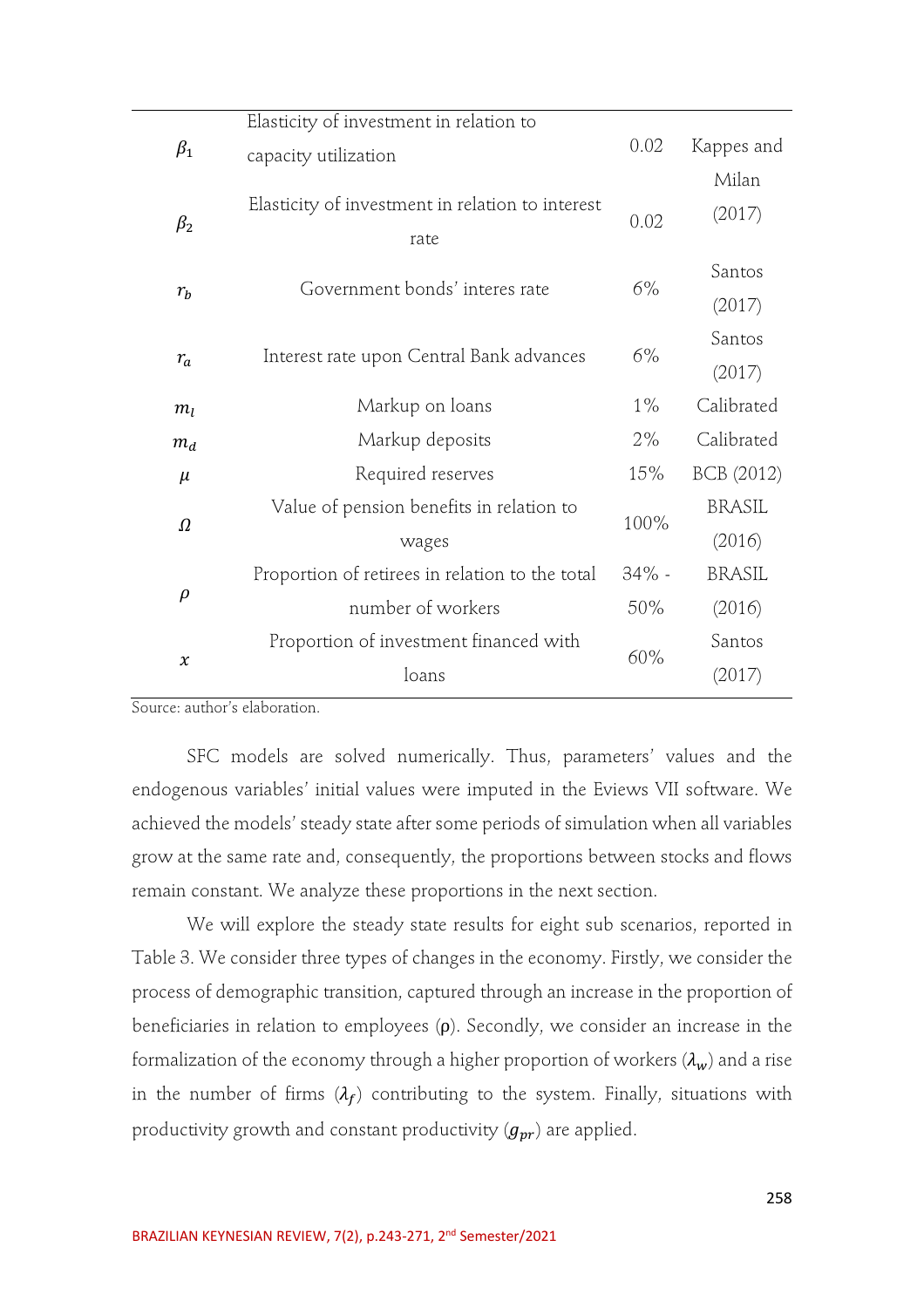Table 3 also shows the parameter values used in the simulations. The first division in our scenarios is between a situation like the current one in the Brazilian pension system (named "current beneficiaries") and another in which a demographic transition has occurred, translated into a higher proportion of beneficiaries (named "increased beneficiaries"). In the first situation, the retirees' group has the size of 34% of the total employed workers. The relationship between the number of beneficiaries and the total number of employees was based on the pension system dependency ratio (RDP). In the second case, this percentage grows to 50%.

A second division is between two different shares of the formal economy, one similar to the current situation (named "current formalization") and another with less informality (named "increased formalization"). In the first case, we consider that 80% and 73% of firms and workers, respectively, are formal. The proportion of taxpayers in relation to total employees was measured from the pension system dataset for the year 2014. We considered the percentage of contributing firms regarding the level of participation in GDP, following the results found by ETCO (2014). In the second case, we assume an increase to 95% and 90% for firms and workers, respectively.

Lastly, we divide our simulations between an economy without productivity growth and another in which productivity grows at 1.4%4 . those are, respectively, the "no  $g_{\nu r}$ " and the "with  $g_{\nu r}$ " cases. The values of the remaining parameters of the model are equal in every scenario, as shown in Box 1.

<sup>4</sup> Which is the Brazilian average for the period of analysis (IPEA, 2011).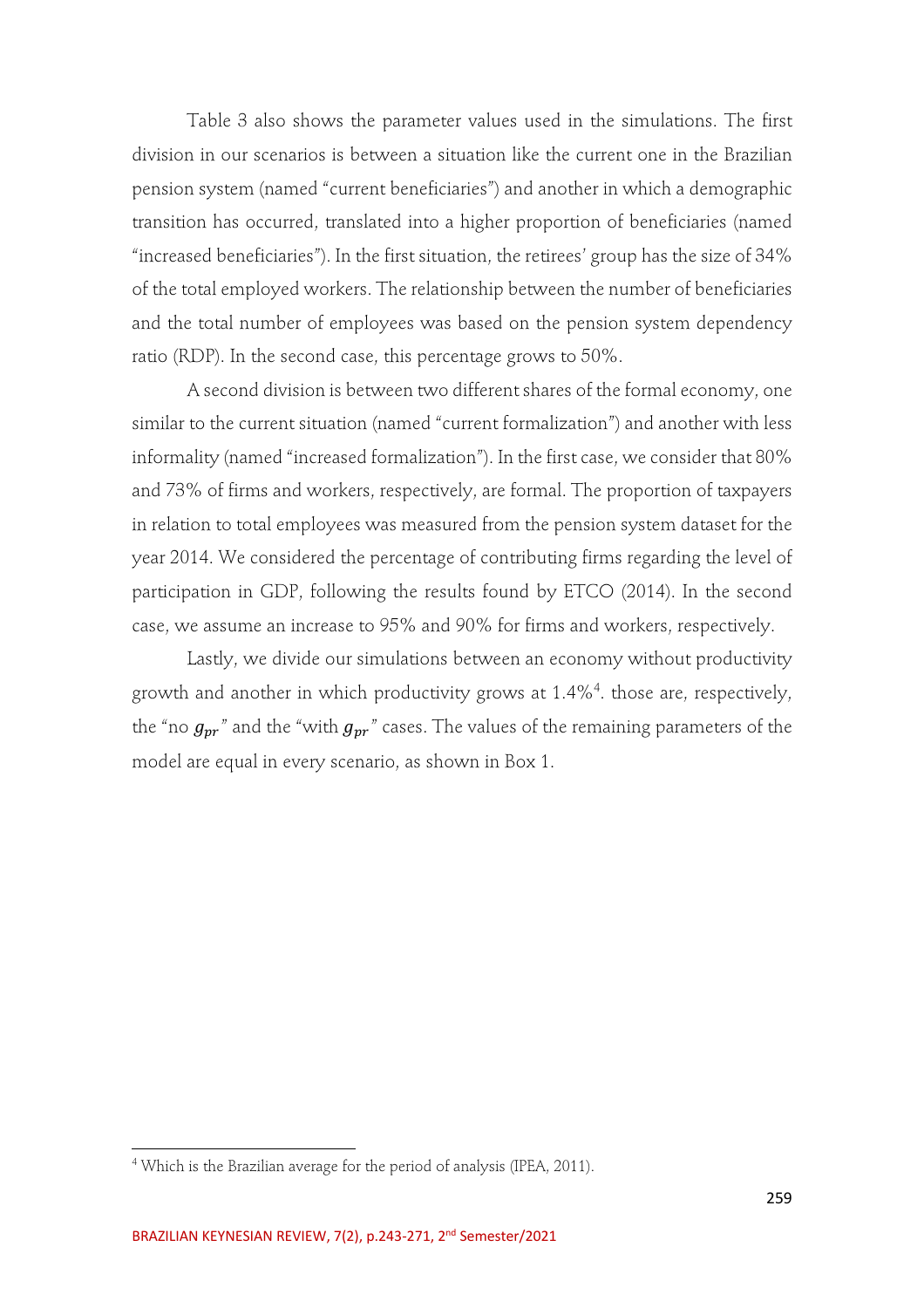|                         | Scenarios             |          |               |           |                         |                     |               |           |
|-------------------------|-----------------------|----------|---------------|-----------|-------------------------|---------------------|---------------|-----------|
|                         | Current beneficiaries |          |               |           | Increased beneficiaries |                     |               |           |
|                         | Current               |          |               | Increased |                         | Current             |               | Increased |
| Variable description    | formalization         |          | formalization |           | formalization           |                     | formalization |           |
|                         | No                    | With     | No            | With      | No                      | With                | No            | With      |
|                         | $g_{pr}$              | $g_{pr}$ | $g_{pr}$      | $g_{pr}$  | $g_{pr}$                | $\mathfrak{g}_{pr}$ | $g_{pr}$      | $g_{pr}$  |
| Percentage of           |                       |          |               |           |                         |                     |               |           |
| contributing workers    | 73%                   |          | 90%           | 90%       | 73%                     | 73%                 | 90%           | 90%       |
| in relation to total    |                       | 73%      |               |           |                         |                     |               |           |
| workers $(\lambda_w)$   |                       |          |               |           |                         |                     |               |           |
| Percentage of           |                       |          |               |           |                         |                     |               |           |
| contributing firms in   |                       | 80%      | 95%           | 95%       | 80%                     | 80%                 | 95%           |           |
| relation to total firms | 80%                   |          |               |           |                         |                     |               | 95%       |
| $(\lambda_f)$           |                       |          |               |           |                         |                     |               |           |
| Percentage of retirees  |                       |          |               |           |                         |                     |               |           |
| in relation to total    | 34%                   | 34%      | 34%           | 34%       | 50%                     | 50%                 | 50%           | 50%       |
| workers $(\rho)$        |                       |          |               |           |                         |                     |               |           |
|                         |                       |          |               |           |                         |                     |               |           |
| Productivity growth     | 0%                    | 1.4%     | $0\%$         | 1.4%      | $0\%$                   | 1.4%                | $0\%$         | 1.4%      |
| $(g_{pr})$              |                       |          |               |           |                         |                     |               |           |

## Table 3 – Parameters' values used in each scenario

Source: author's computations.

## 5. Results

Table 4 shows the results of the eight sub scenarios in steady state. In the next subsections, we will present our main exercises: (i) an increase in the number of beneficiaries; (ii) increased formalization in the labor market; and (iii) rises in labor productivity. We will analyze three main variables: GDP growth rate, the proportion of the pension system deficit relative to GDP, and the proportion of benefits paid in relation to GDP.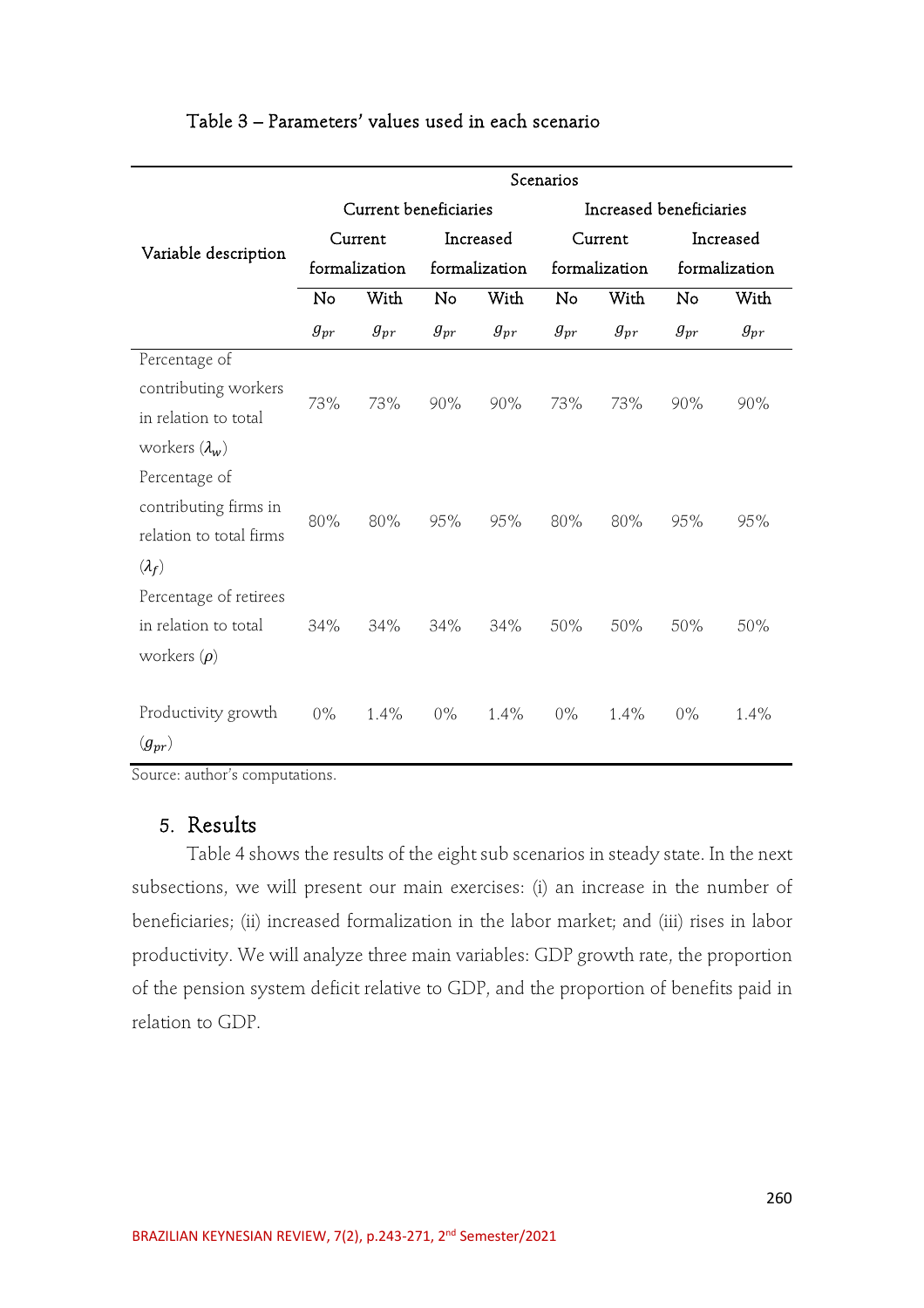#### Table 4 – Simulation results

|             | Scenarios     |                       |                        |          |                         |               |               |            |  |  |
|-------------|---------------|-----------------------|------------------------|----------|-------------------------|---------------|---------------|------------|--|--|
|             |               | Current beneficiaries |                        |          | Increased beneficiaries |               |               |            |  |  |
|             |               | Current               |                        | Current  |                         |               |               |            |  |  |
|             | formalization |                       | Increased              |          |                         | formalization | Increased     |            |  |  |
|             |               | (baseline)            | formalization          |          |                         | (baseline)    | formalization |            |  |  |
|             | No            | With                  | $\overline{\text{No}}$ | With     | No                      | With          | No            | With       |  |  |
|             | $g_{pr}$      | $g_{pr}$              | $g_{pr}$               | $g_{pr}$ | $g_{pr}$                | $g_{pr}$      | $g_{pr}$      | $g_{pr}$   |  |  |
| Variable    | (1)           | (2)                   | (3)                    | (4)      | (5)                     | (6)           | (7)           | (8)        |  |  |
| <b>GDP</b>  | $2.00\%$      | $2.00\%$              | 2.15%                  | 2.15%    | $2.00\%$                | $2.00\%$      | 2.15%         | 2.15%      |  |  |
| growth      |               |                       |                        |          |                         |               |               |            |  |  |
| (Pension    |               |                       |                        |          |                         |               |               |            |  |  |
| system      | $-7.63\%$     | $-7.35\%$             | $-5.07\%$              | -4.79%   | $-17.23\%$              | -16.82%       | $-14.67\%$    | $-14.25\%$ |  |  |
| deficit*)/G |               |                       |                        |          |                         |               |               |            |  |  |
| DP          |               |                       |                        |          |                         |               |               |            |  |  |
| Benefits/G  | 20.40%        | 20.12%                | 20.40%                 | 20.12%   | 30.00%                  | 29.59%        | 30.00%        | 29.59%     |  |  |
| DP          |               |                       |                        |          |                         |               |               |            |  |  |

Source: author's computations.

\*The pension system result (deficit) abstract away from government transfers.

#### 5.1 Increasing the number of beneficiaries

One of the indicators of the unsustainability of a pay-as-you-go-pension system is population aging. As the demographic transition (from a younger to an older population) takes place, the cost of maintaining retirees rises since the number of taxpayers becomes relatively lower than the number of beneficiaries. In this situation, we applied reforms in the system to ensure its sustainability. Increases in the contributions and the retirement age and decreases in benefit values are some available measures that can balance the system.

In the model developed here, we applied a set of simulations to evaluate the impact of population aging on economic growth and pension system deficit. We tested scenarios in which the number of beneficiaries as a proportion of employees has expanded. The results suggest that this increase does not affect GDP growth, but it raises the pension system's deficit. This can be seen by comparing the first four columns of table 4 (which shows the simulation results calibrated with current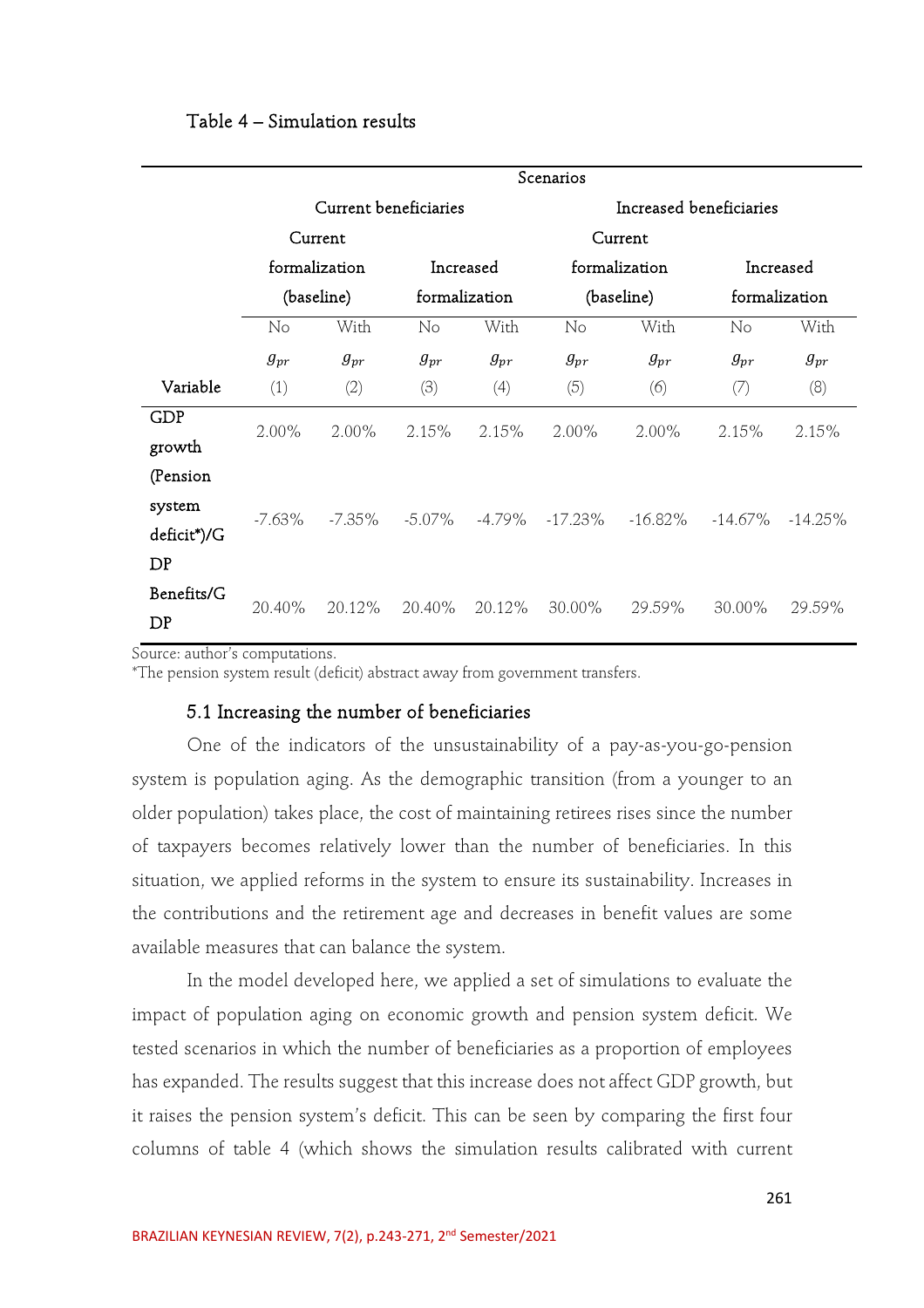demographic values, with different assumptions regarding the degree of informality and productivity growth) against the last four columns (which shows the impacts of a demographic change, again with different assumptions on informality and productivity).

Although it does not affect growth in the SFC model, the demographic change affects the pension system results. This is a consequence of the increased amount of paid benefits and expresses the increase in the dependency ratio of the pension system. In general, population aging is one of the factors that pressure social security accounts. This is central to the arguments in favor of the reform of the Brazilian pension system (Giambiagi et al., 2004).

Comparing column 1 with column 5, we can assess the impact of the demographic change in an economy with Brazilian's current levels of formalization and no improvements in productivity. The increase in the number of beneficiaries does not affect GDP growth, as can be seen in the first line. The pension system deficit, by its turn, experiences a marked increase, from 7.63% of GDP to 17.23% of GDP. Therefore, the demographic change will harshly affect the pension system budget. The proportion of benefits in relation to GDP also increases, from 20.40% to 30%.

A possible reaction of the government in the face of the demographic change is to pursue policies that increase the formality of the economy and, therefore, increase the system's revenues. A comparison of column 1 with column 7 points out some of these features. The simulation results show that the system deficit will increase, but for relatively lower levels than when the change in formalization level is not considered (comparison between columns 1 and 5). The results improve by a small amount when productivity growth is added to the model (comparing columns 5 with 6 and 7 with 8).

#### 5.2 Increased Formalization in the Labor Market

The way in which the pension system is structured does not prevent informal workers from contributing to it and accessing rights and guarantees. However, some factors make it difficult for these individuals to be socially covered. The first is the lack of familiarity that workers have with the bureaucratic processes related to the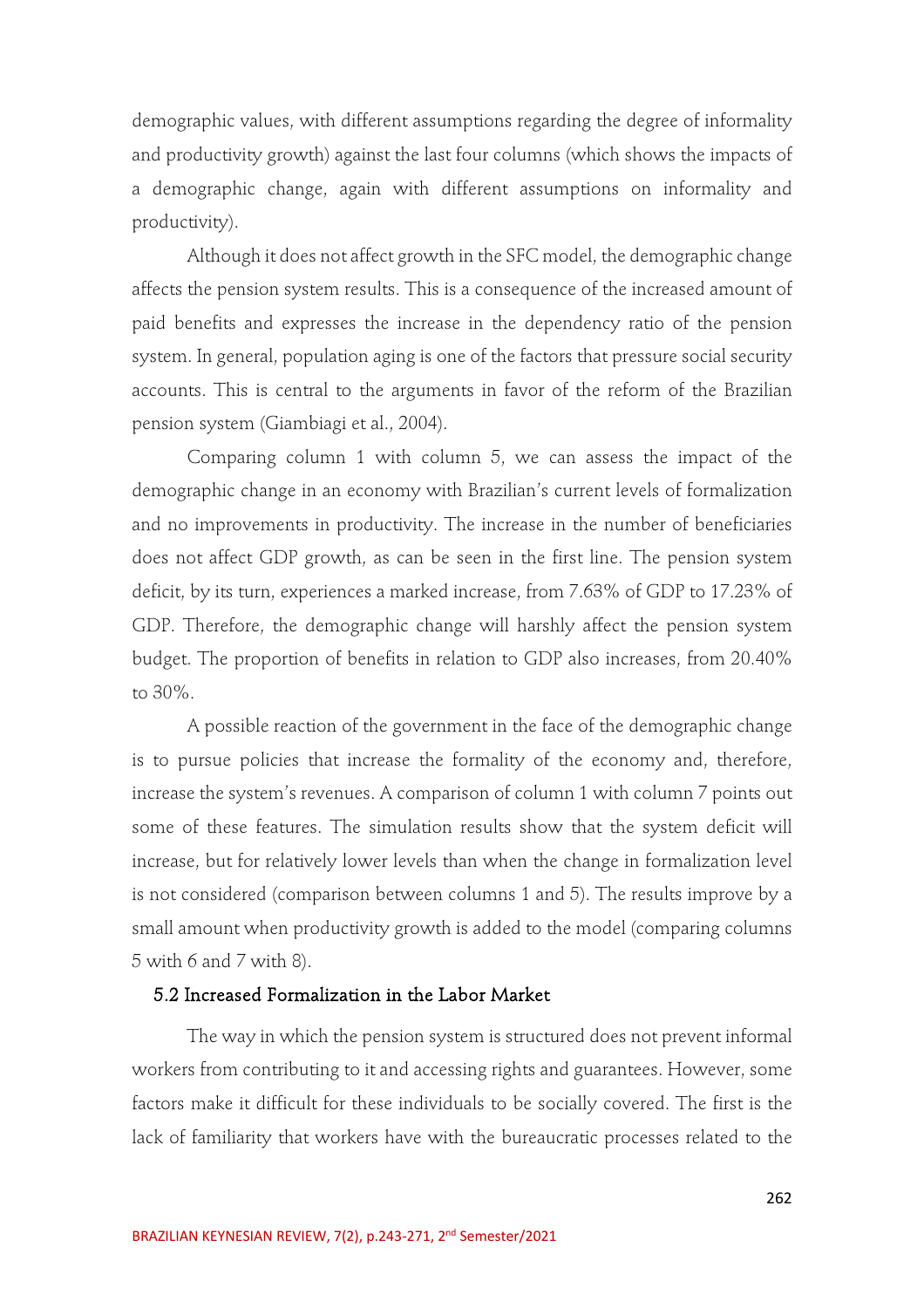contribution of the system (Arantes, Delfino and Gomes, 2016). The second factor relates to some economic characteristics of informal occupations, such as low wages and the high turnover rate that hinder the continuous payment of contributions from workers in the informal sector and wish to contribute (Fagundes and Souza, 2017).

Based on these evidences, our simulations assess the impact of an increase in economic formality. The results indicate that the increase in formalization leads to a reduction in the pension deficit as a proportion of GDP between 2 to 3 percentage points in each scenario. Table 4 shows this by comparing the columns below the heading "current formalization" against the columns under the heading "increased formalization", for each assumption regarding the number of beneficiaries. This evidence is in line with Arbache (2003), and Delgado et al. (2007), Song et al. (2012) and Boulhol (2019), who assesses the influence of the policies of reducing informality on social security revenues and, consequently, on the social security balance.

The model also estimates the impact of the reduction of informality on economic growth. Regardless of the assumption about the beneficiaries' number or productivity growth, the comparison of different scenarios seems to point out that a higher degree of firms' and workers' formalization contributes to GDP growth. A possible 'inside the model' explanation for this dynamics is the following. On the one hand, an increase in formalization reduces firms' profits, which will translate into lower capitalists' consumption in the next period. However, the parameter  $\alpha$  1 mediates this consumption decrease, which is calibrated at 0.61 (see box 1). On the other hand, a higher formalization also means a future increase in government expenditures due to the greater number of benefits paid<sup>5</sup>. Therefore, there is a net increase in overall expenditure, leading to higher growth. Another explanation, which cannot be inferred directly from our model, is that countries with higher levels of informality tend to have lower rates of economic growth when compared to other countries - see, for example, Schneider, Buehn and Montenegro (2010). One of the causes for sluggish growth in scenarios of high informality is the firms' reduced scale of production. Informal companies usually operate with a small production scale to avoid being detected by the government. Consequently, there is a low a reduced

<sup>5</sup> We thank an anonymous referee for bringing this to our attention.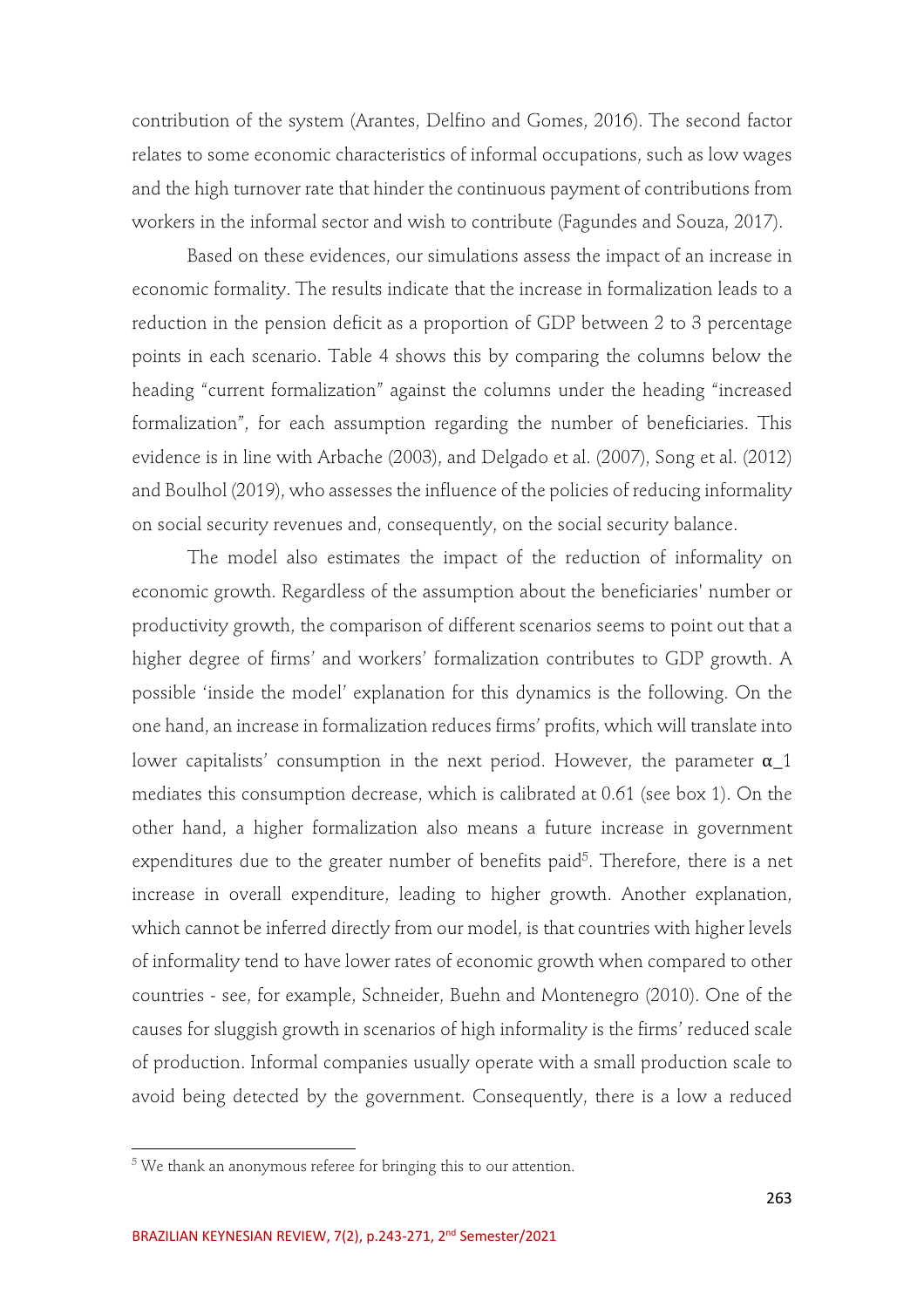achievement of labor productivity gains, leading to lower rates of growth. In Brazil, the low production scale in conjunction with other economic, social and cultural variables further deepens the problem of informality and structural heterogeneity.

## 5.3 Increases in Labor Productivity

Population aging is a global trend that imposes a challenge for the management of Pension Systems worldwide. In this context, the rise in labor productivity becomes central to reduce the negative effects caused by demographic transition. One of the ways this occurs is by the impact on the economic growth generated by increased productivity. Rada (2009) argues that economic growth hinges on two key variables: the labor force growth and labor productivity. The increase in productivity can compensate the reduction in the size of the labor force. Paley (1998) and Yasar (2013), based respectively on American and Turkish economies, show that the incorporation of productivity into the analysis alters the very diagnosis of the demographic situation. Based on the concept of effective workers (which incorporates productivity), they debunk the argument that population aging was responsible for weakening the funding capacity of the pension system.

Here, we also test the capacity of labor productivity to improve the system's result in the SFC model. The change of a regime without productivity growth for a scenario with increasing productivity (comparison between the values below "no  $g_{pr}$ " columns against "with  $g_{pr}$ " columns) causes a small reduction in the system deficit. This result is in line with Paley (1998), Rada (2009), Song et al. (2012), Yasar (2013) and Moreira et al. (2019). However, this reduction is insufficient to generate a surplus.

To capture the different ways in which productivity impacts the economy, we can analyze the results when both the number of formal workers and productivity increases (columns 1 against column 4, or columns 5 against column 8).

In column 4, in which there is no change in the number of beneficiaries, the analyzed variables improved across the board. Economic growth increased and the social security deficit dropped, reaching its lowest level found in the simulations. The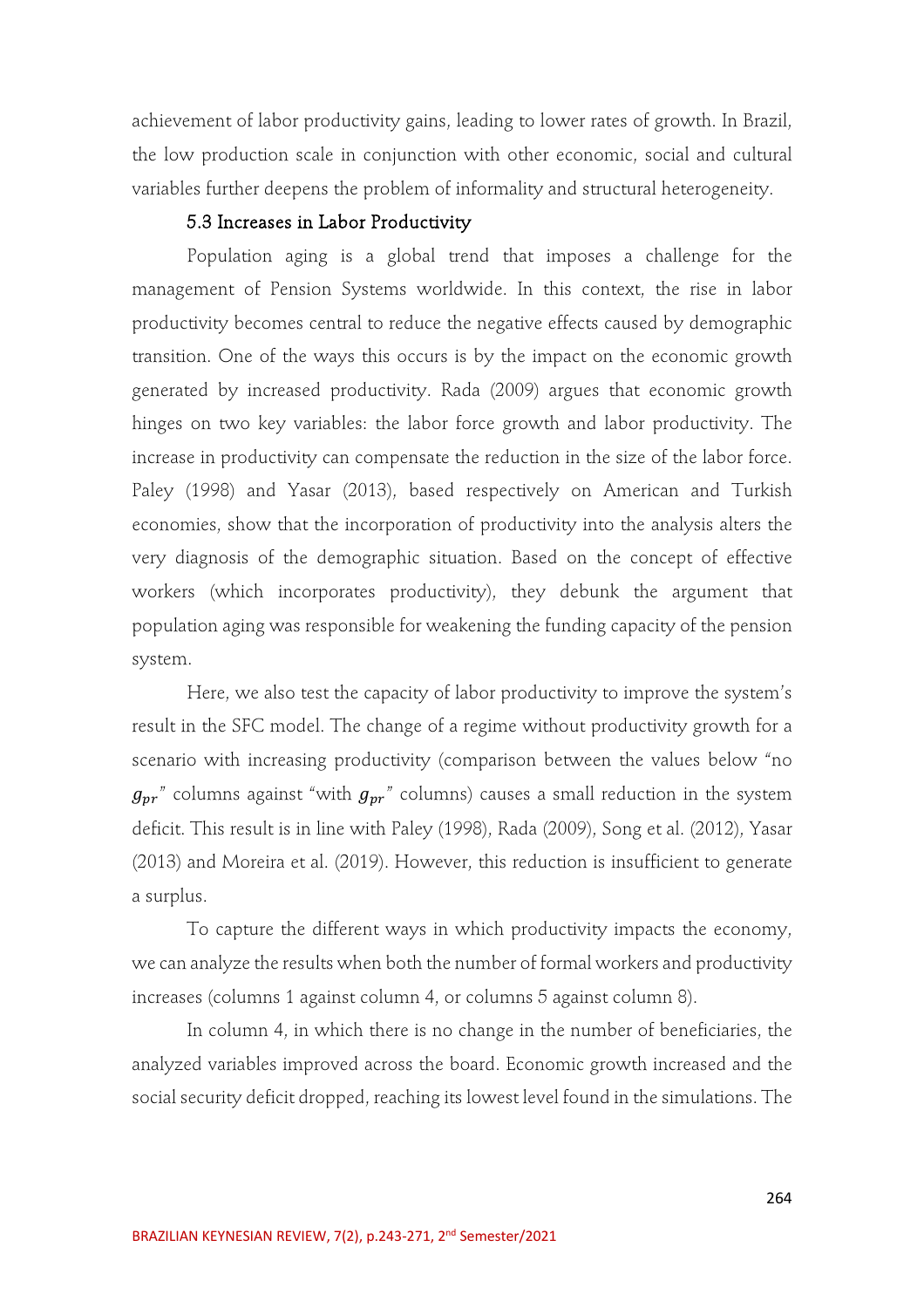number of beneficiaries also decreased. In column 8, in which the increase in the number of beneficiaries plays a part, the results also improved.

Since productivity (via Okun's law) and degree of formality are both procyclical variables, economic expansion can alleviate the pressures in the pension system. In this way, policymakers should avoid draconian reforms based on forecasts results from mainstream models (that do not allow for productivity growth and rise in formality) during a slump.

## 6. Concluding remarks

There are two main interpretations of the Brazilian pension system's sustainability. The first is the mainstream view, which pushes for draconian reforms since the benefits given by the Federal Constitution of 1988 were too benevolent and above the country's possibilities (Zilberstajn et al., 2017). The second view argues that the system is in balance when the correct approach (including tax payments originally directed to finance the system) is applied (Puty et al., 2017). We offered a third intermediary view that claims that this sustainability should include labor informality (Dotsey et al., 2015) and labor productivity, two variables lacking in the debate (Yasar, 2013). We have explored these ideas by developing an empirically calibrated stock-flow consistent model, in which we analyzed the impacts of demographic change, reduction of informality and increases in labor productivity.

Overall, the results indicated positive effects on the economy, something that is in line with other studies that incorporate these variables (Song et al., 2012; Boulhol, 2019). However, the increased formalization and productivity were unable to reverse the system deficit, a result that is also found in Moreira et al. (2019) when analyzing the Portuguese social security system. This result helps to understand some of the challenges for overcoming Brazilian pension problems.

Our findings show that raising the number of contributors reduces the deficit of social security and generates a small increase in economic growth, but the system is unable to reach a surplus. Moreover, incorporating productivity growth maintains unaltered the overall dynamics of the system, although it modestly improves the results. The present paper opens space for other analyzes using the SFC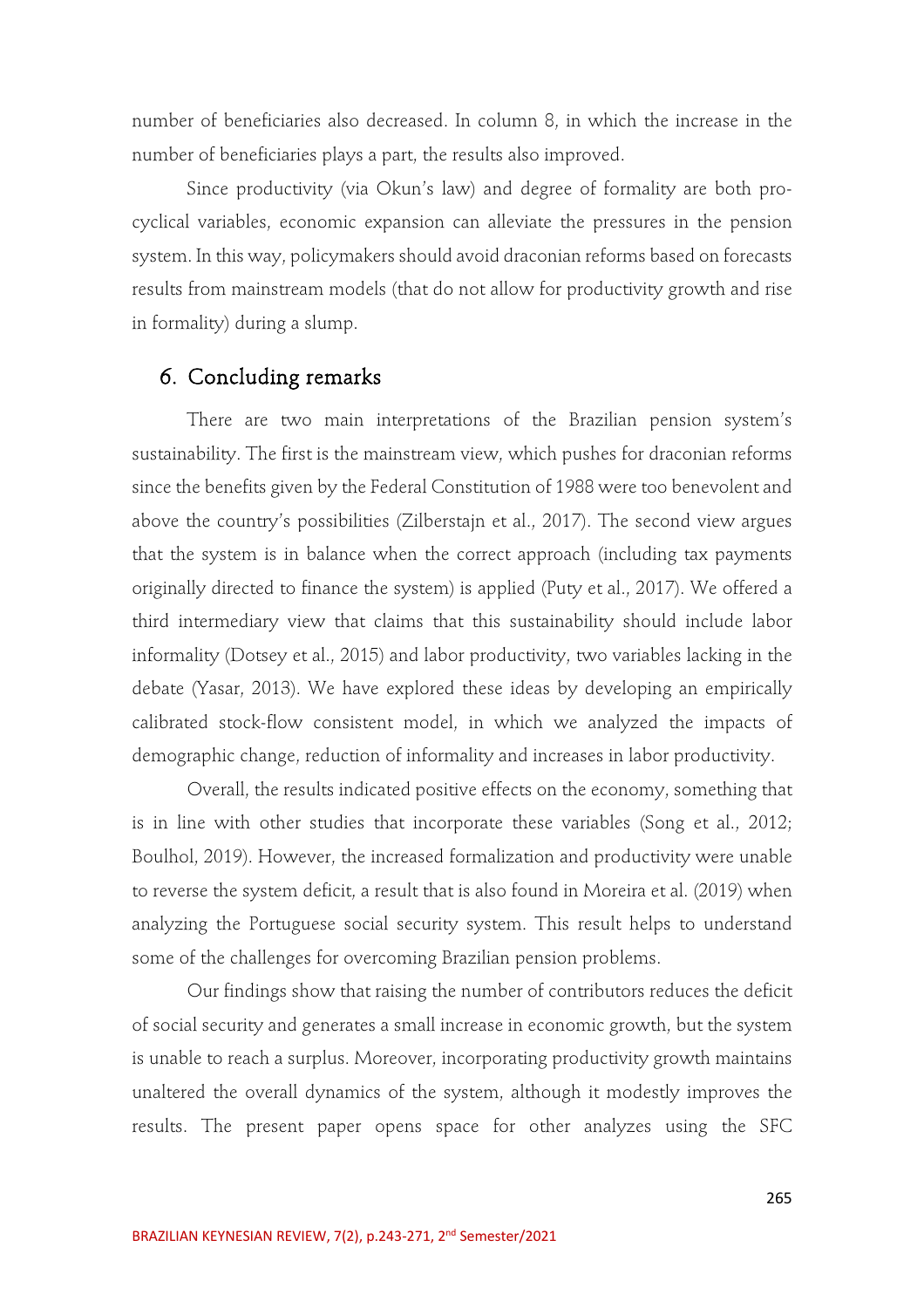methodology, serving as a basis for assessing the impact of other policies on the pension system.

The results reinforce the role of government transfers in ensuring the system's sustainability (Ferreira, 2007; Lavinas and Cordilha, 2019; Melis and Truda, 2020). However, economic growth combined with a rise in formalization allows for a lower dependence of the pension system on government transfers. Therefore, a possible aim of future reforms should be in stabilizing the dependence of the system on government transfers. In this sense, it seems that with growing labor productivity and formality, the necessity of the system in using draconian reforms diminishes considerably. We propose a reform of the system to guarantee its long-term balance, but this reform is not as profound as the mainstream suggests.

## References

- Afonso, J. R. R.; Soares, J. M.; Castro, K. P. (2013), "Avaliação da estrutura e do desempenho do sistema tributário brasileiro: Livro Branco da Tributação Brasileira". Brasília: Banco Interamericano de Desenvolvimento (BID).
- Arantes, A. B.; Delfino, M. F. N. S.; Gomes, W. A. (2016), "Trabalho informal e previdência social: Desafios da atualidade". Revista Científica da Escola de Saúde Pública "Cândido Santiago", São Paulo, 2(2), p.80-94.
- Arbache, J. S. (2003), "Informalidade, encargos trabalhistas e previdência social". In: Brasil. Ministério da Previdência Social. Base de Financiamento da Previdência Social: Alternativas e Perspectivas. Brasília: MPS, p. 231-252.
- Arbex, A.; Galiza, M. (2017), "Reforma da Previdência, Agricultura Familiar e os Riscos de Desproteção Social". Boletim do Mercado de Trabalho, Brasília, 62.
- Banco Central do Brasil (2012), "Uma avaliação dos recolhimentos compulsórios". Relatório de Inflação, Brasília, 14(4), p. 86-91.
- Bezemer, D. J. (2010), "Understanding financial crisis through accounting models". Accounting, Organizations and Society, 35(7), 676-688. DOI: https://doi.org/10.1016/j.aos.2010.07.002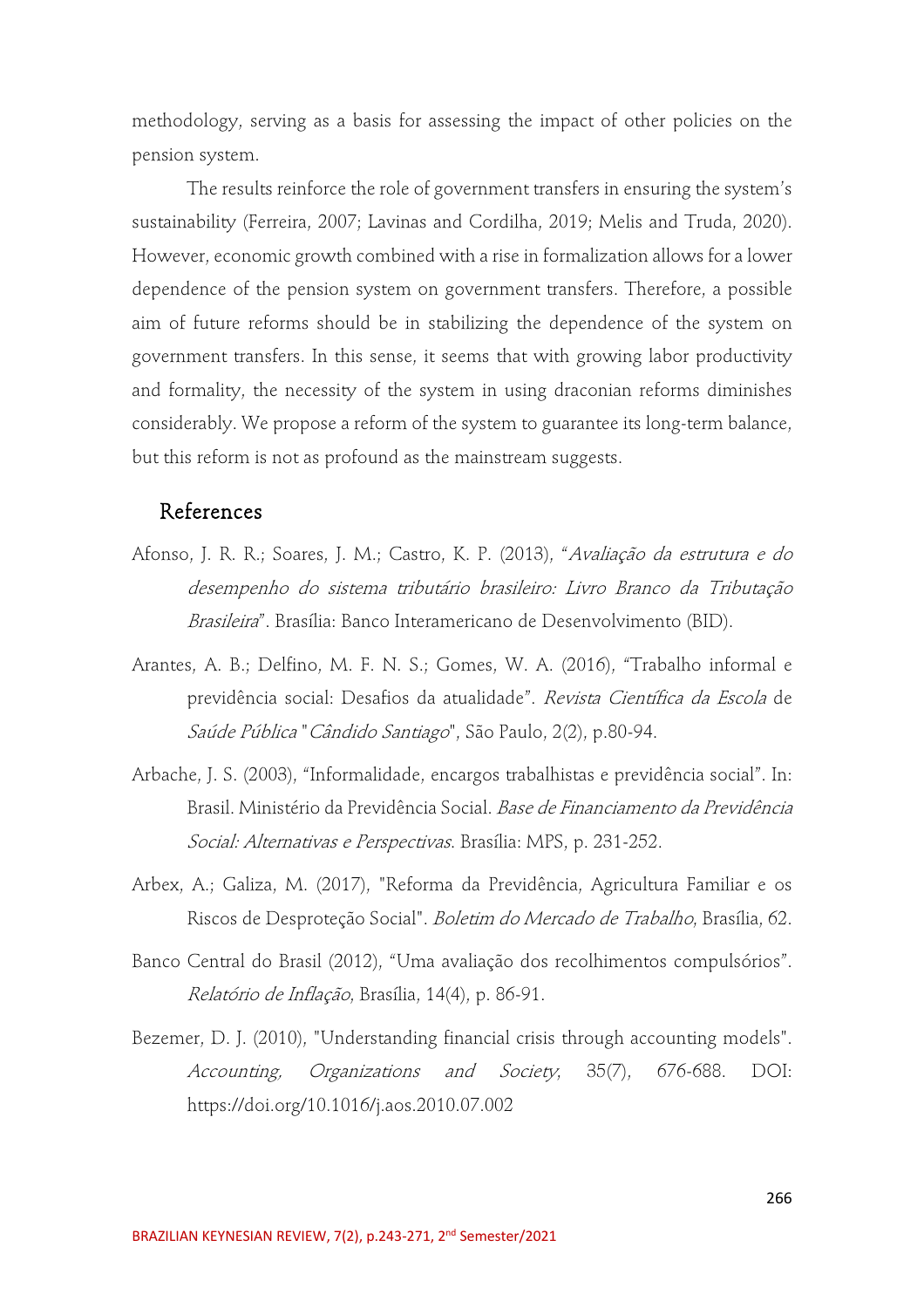- Boulhol, H. (2019), "Objectives and challenges in the implementation of a universal pension system in France". Paris: OECD Working Papers, n. 1553. DOI: https://doi.org/10.1787/18151973
- Brasil. Ministério da Previdência Social (2015), "Evolução do negro no mercado de trabalho brasileiro - 1993, 2003 e 2013". *Informe de Previdência Social*, 27(2), p. 13-26.
- Brasil. Ministério do Trabalho e Previdência Social (2016), "Anuário Estatístico Da Previdência Social". Brasília: MTPS, 2016.
- Burgess, S.; Burrows, O.; Godin, A.; Kinsella, S.; Millard, S. (2016), "A dynamic model of financial balances for the United Kingdom". Bank of England Staff Working Paper, n. 614.
- Cavalcante, L. R.; De Negri, F. (2014), "Evolução Recente dos Indicadores de Produtividade no Brasil". In: De Negri, F., Cavalcante, L. R. (Org.) Produtividade no Brasil: Desempenho e Determinantes. Brasília: IPEA.
- Caverzasi, E.; Godin, A. (2015), "Post-keynesian Stock-Flows-Consistent modelling: A survey". Cambridge Journal of Economics, Cambridge, 39(1), p. 1-31. DOI: https://doi.org/10.1093/cje/beu021
- Cipriani, G. P. (2014), "Population aging and PAYG pensions in the OLG model". Journal of Population Economics, 27(1), p. 251-256. DOI: https://doi.org/10.1007/s00148-013-0465-9
- Dafermos, Y. (2012), "Liquidity preference, uncertainty, and recession in a stock-flow consistent model". Journal of Post Keynesian Economics, 34(4), p. 749-776. DOI: 10.2753/PKE0160-3477340407
- Dedry, A.; Onder, H.; Pestieau, P. (2017), "Aging, social security design, and capital accumulation". The Journal of the Economics of Ageing, 9, p. 145-155. DOI: https://doi.org/10.1016/j.jeoa.2016.10.003
- Delgado, G.; Campos, A.; Querino, A. C (2007), "Avaliação do simples: Implicações à formalização previdenciária". Textos para discussão do IPEA, n. 1277.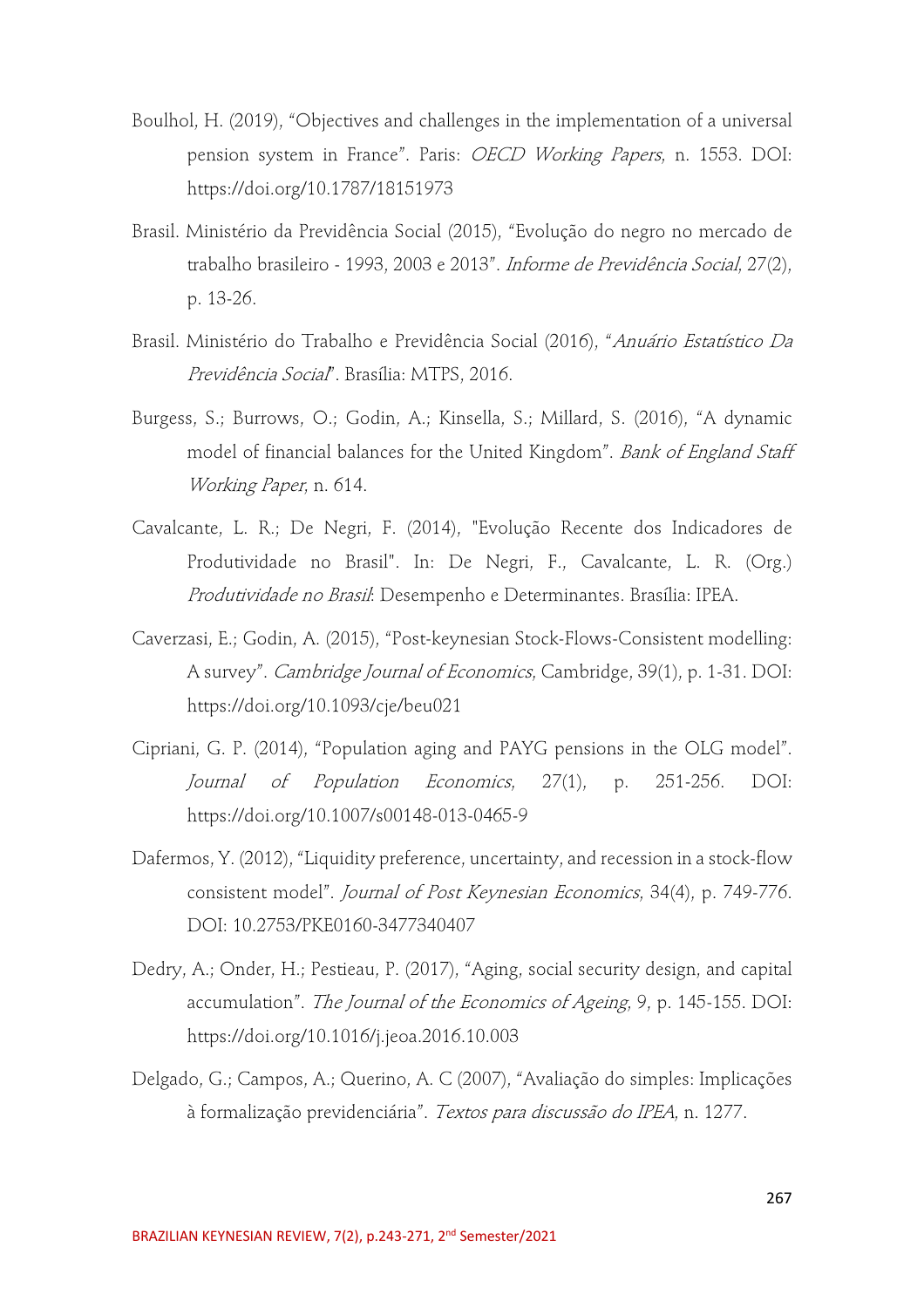- Diamond, P. A. (1965), "National debt in a neoclassical growth model". The American Economic Review, 55(5), p. 1126-1150.
- Dotsey, M.; Li, W.; Yang, F. (2015), "Home production and social security reform". European Economic Review, 73, p. 151-150. DOI: https://doi.org/10.1016/j.euroecorev.2014.11.006
- Fagundes, H. S.; Souza, M. H. M. (2017), "Relações informais de trabalho e o acesso à proteção social". Revista Pesquisa Qualitativa, São Paulo, 5(8), p. 327-343.
- Fanti, L; Gori, L. (2012), "Fertility and PAYG pensions in the overlapping generations model". Journal of Population Economics, 25(3), p. 955-961. DOI: https://doi.org/10.1007/s00148-011-0359-7
- Feldstein, M. (1998), "Privatizing social security". Chicago: University of Chicago Press.
- Ferreira, S. G. (2007), "Sistemas previdenciários no mundo: Sem "almoço grátis"". In: Tafner, P.; Giambiagi, F. (Org.). Previdência no Brasil: debates, dilemas e escolhas. Rio de Janeiro: IPEA, p. 65-94.
- Galbraith, J. (2012), "Who Are These Economists, Anyway?" In.: Papadimitriou, D.; Zezza, G. Contributions to Stock-Flow Modeling: Essays in Honor of Wynne Godley. New York, Palgrave Macmillan, p. 63-75.
- Gentil, D. L. (2006), "A Política Fiscal e a Falsa Crise da Seguridade Social Brasileira: análise Financeira do Período 1990-2005". 2006. 357 p. Tese (Doutorado em Economia) – Faculdade de Ciências Econômicas, Universidade Federal do Rio de Janeiro, Rio de Janeiro.
- Gentil, D. L.; Araujo, E. C.; Puty, C. C. B.; Silva, C. P. A. (2017), "Uma Análise não Convencional para o Problema da Previdência Social no Brasil: Aspectos Teóricos e Evidências Empíricas". Revista da ABET, João Pessoa, 16(1), p. 138- 159. DOI: 10.22478/ufpb.1676-4439.2017v16n1.36034
- Giambiagi, F.; Mendonça, J. D. O.; Beltrão, K. I.; Ardeo, V. L (2004), "Diagnóstico da previdência social no Brasil: o que foi feito e o que falta reformar?". Texto para Discussão do IPEA, n. 1050.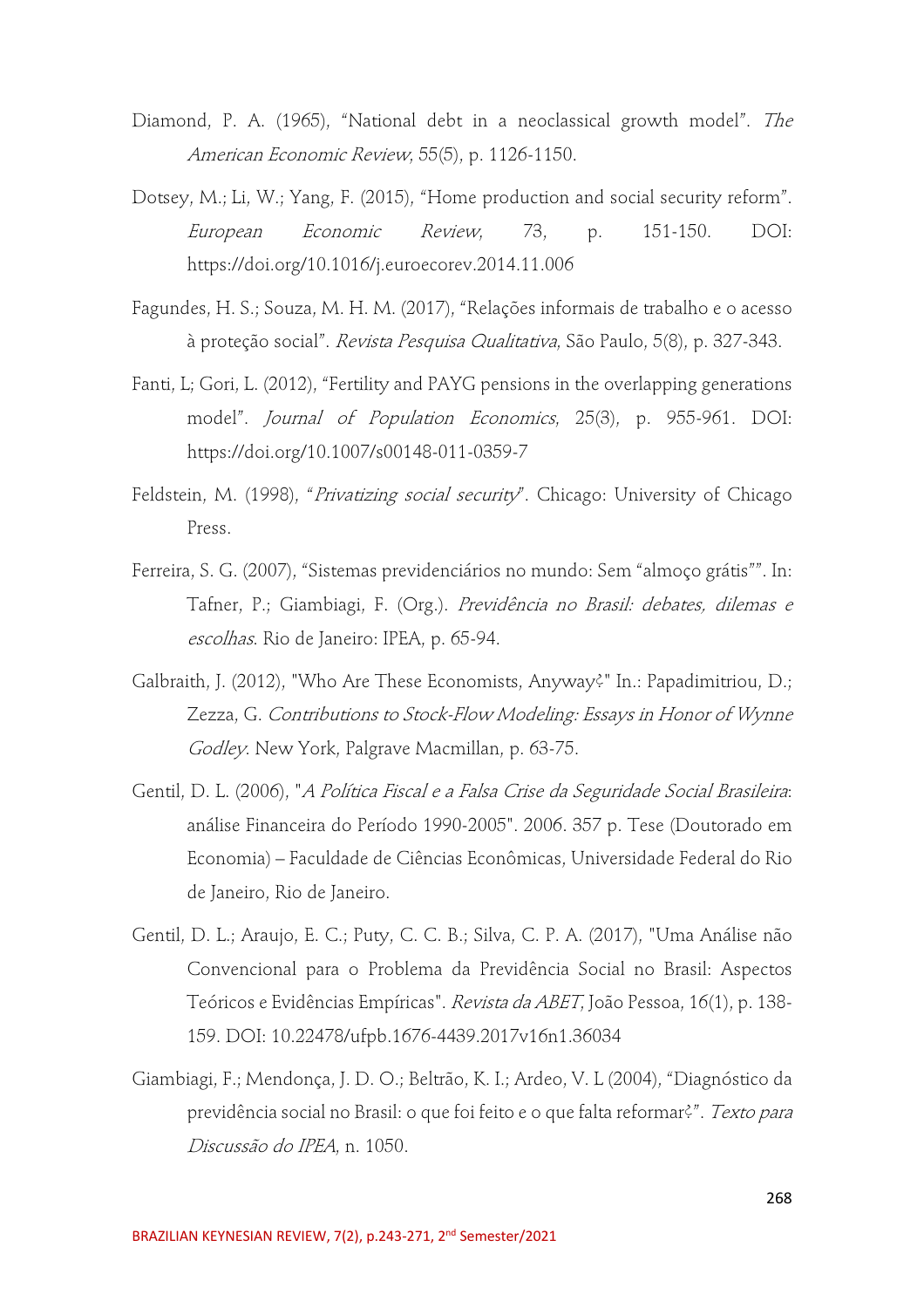- Godley, W. (1996), "Money, finance and national income determination: an integrated approach". Jerome Levy Economics Institute Working Paper No. 167.
- Godley, W.; Lavoie, M. (2007), "Monetary economics: An integrated approach to credit, money, income, production and wealth". New York: Palgrave Macmillan.
- Hatzius, J.; Stehn, J. (2012), "The US economy in 2013-2016: Moving over the hump". New York: Goldman Sachs. (US Economics Analyst, n. 12/48).
- Hill, M. (2006), "Social policy in the modern word: a comparative text". Oxford: Blackwell.
- Holland, M.; Málaga, T. (2018), "Previdência social no Brasil: Propostas para uma reforma de Longo Prazo". FGV Working Paper, n. 487.
- Instituto Brasileiro de Ética Concorrencial ETCO (2014), "Índice sobre economia subterrânea". São Paulo: ETCO.
- Instituto de Pesquisa e Economia Aplicada IPEA (2011), "Retrato das desigualdades de gênero e raça". Brasília: IPEA.
- Kappes, S. A.; Milan, M. (2017), "Fiscal policy rules in a stock-flow consistent model". Brazilian Keynesian Review, São Paulo, 3(2), p. 32-55. DOI: https://doi.org/10.33834/bkr.v3i2.123
- Lavinas, L.; Cordilha, A. C. (2019), "Reforma da previdência: qualificando o debate brasileiro". Revista NECAT, 8(15).
- Lavoie, M; Godley, W. (2001-2002), "Kaleckian models of growth in a coherent stock-flow monetary framework: a Kaldorian view." Journal of Post Keynesian Economics, 24(2), p. 277-311. DOI: https://doi.org/10.1080/01603477.2001.11490327
- Leite, F. P. (2015), "Como o grau de desigualdade afeta a propensão marginal a consumir? Distribuição de renda e consumo das famílias no Brasil a partir dos dados das POF 2002-2003 e 2008-2009". Economia e Sociedade, São Paulo, 24(3), p. 617-650. DOI: https://doi.org/10.1590/1982-3533.2015v24n3art5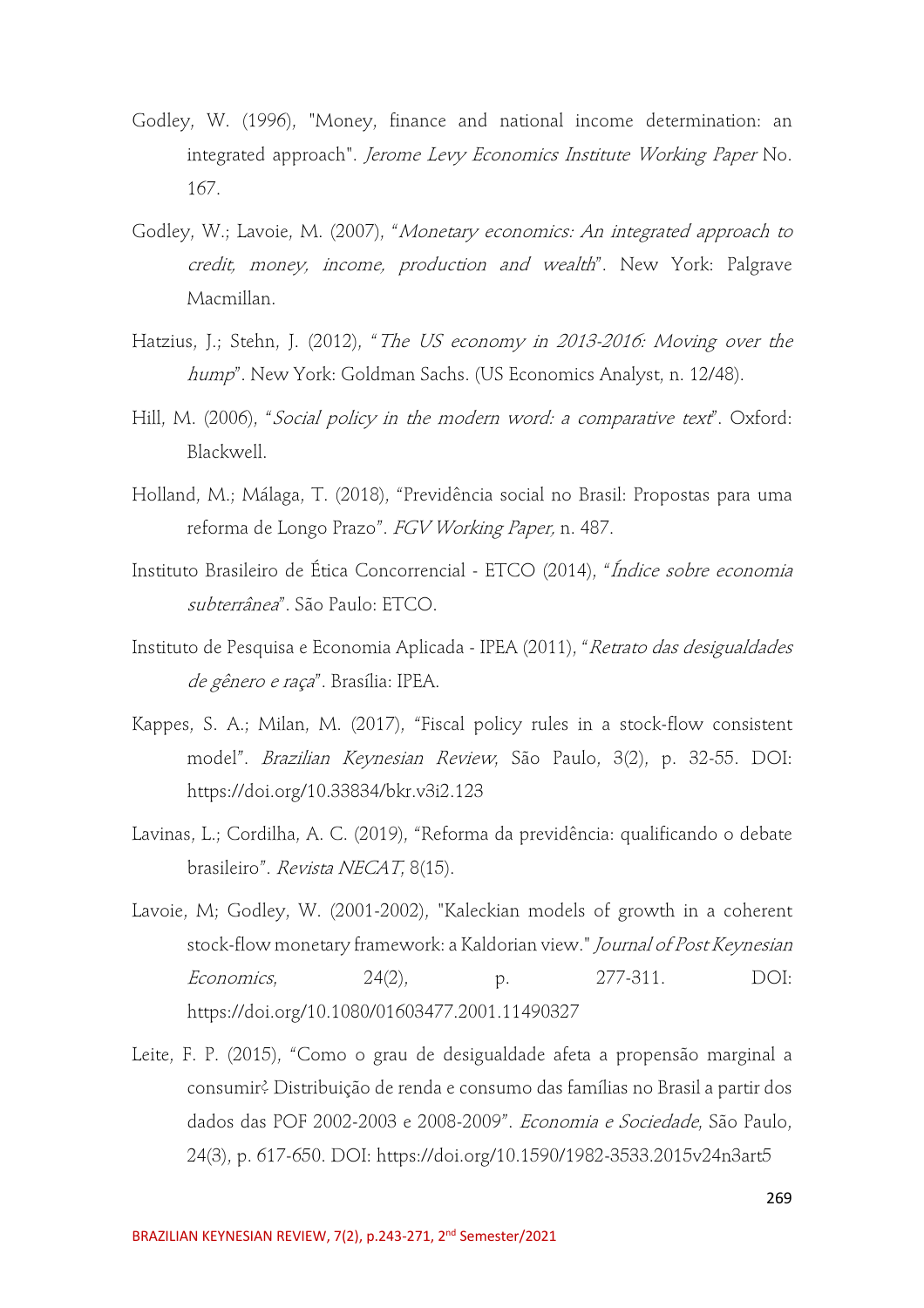- Ludvigson, S. C.; Steindel, C. (1999), "How important is the stock market effect on consumption?". Federal Reserve Bank of New York Economic Policy Review, New York, n.9821, p. 29-51.
- Melis, R.; Trudda A. (2020), "Critical issues of public pension system: The Italian case". In: PERIS-ORTIZ M., ET AL (eds) Economic challenges of pension systems. London: Springer.
- Moreira, A.; Botelho A. A.; Manso, L.; Nicola, R. (2019), "Financial *and social* sustainability of the portuguese pension system". Lisboa: Fundação Francisco Manuel.
- Morimoto, T.; Nakabo, Y.; Tabata, K. (2018), "Population aging, labor market frictions, and PAYG pension". Kwansei Gakuin University Discussion Paper, n. 172.
- Neri, M. C. (2007), Informalidade. In: Tafner, P.; Giambiagi, F. (Org.). "Previdência no Brasil: debates, dilemas e escolhas". Rio de Janeiro: IPEA, p. 285-319.
- Palley, T. I. (1998), "The economics of social security: an old keynesian perspective". Journal of Post Keynesian Economics, Philadelphia, 21(1), p. 93-110. DOI: https://doi.org/10.1080/01603477.1998.11490181
- Puty, C. A. C. B.; Francês, C. R. L.; Carvalho, S. V.; Silva, M. S.; Silva, C. P. A. (2017), "Quão acuradas são as projeções financeiras e atuariais do regime geral da previdência social?". Revista da ABET, João Pessoa, 16(1), p. 160-173. DOI: https://doi.org/10.22478/ufpb.1676-4439.2017v16n1.36037
- Rabelo, G. G.; Oliveira, J. M. (2015), "Tributação sobre empresas no Brasil: Comparação internacional". Radar, Brasília, 41, p. 33-39.
- Rada, C. (2009), "Introducing demographic changes in a model of economic growth and income distribution". University of Utah Working Paper Series, n. 2009- 01.
- Rada, C. (2012), "Social security tax and endogenous technical change in an economy with aging population". Metroeconomica, Oxford, 63(4), p. 727-756. DOI: https://doi.org/10.1111/j.1467-999X.2012.04162.x